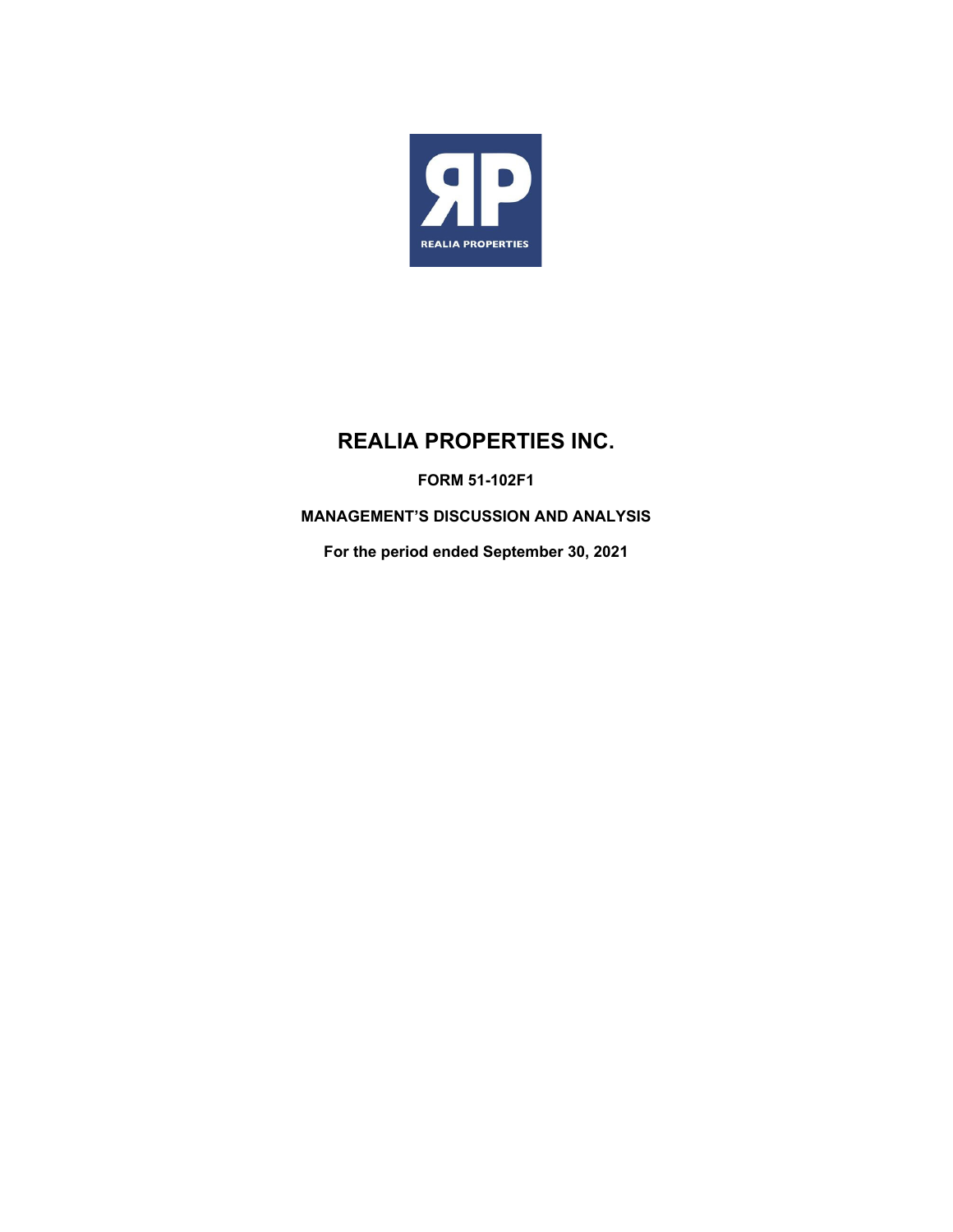# **Table of Contents**

| PROPERTY NET ASSET VALUES (NAV) AT COST COMPARED TO CURRENT MARKET |  |
|--------------------------------------------------------------------|--|
|                                                                    |  |
|                                                                    |  |
|                                                                    |  |
|                                                                    |  |
|                                                                    |  |
|                                                                    |  |
|                                                                    |  |
|                                                                    |  |
|                                                                    |  |
|                                                                    |  |
|                                                                    |  |
|                                                                    |  |
|                                                                    |  |
|                                                                    |  |

<sup>\*</sup> Identical to Financial Statements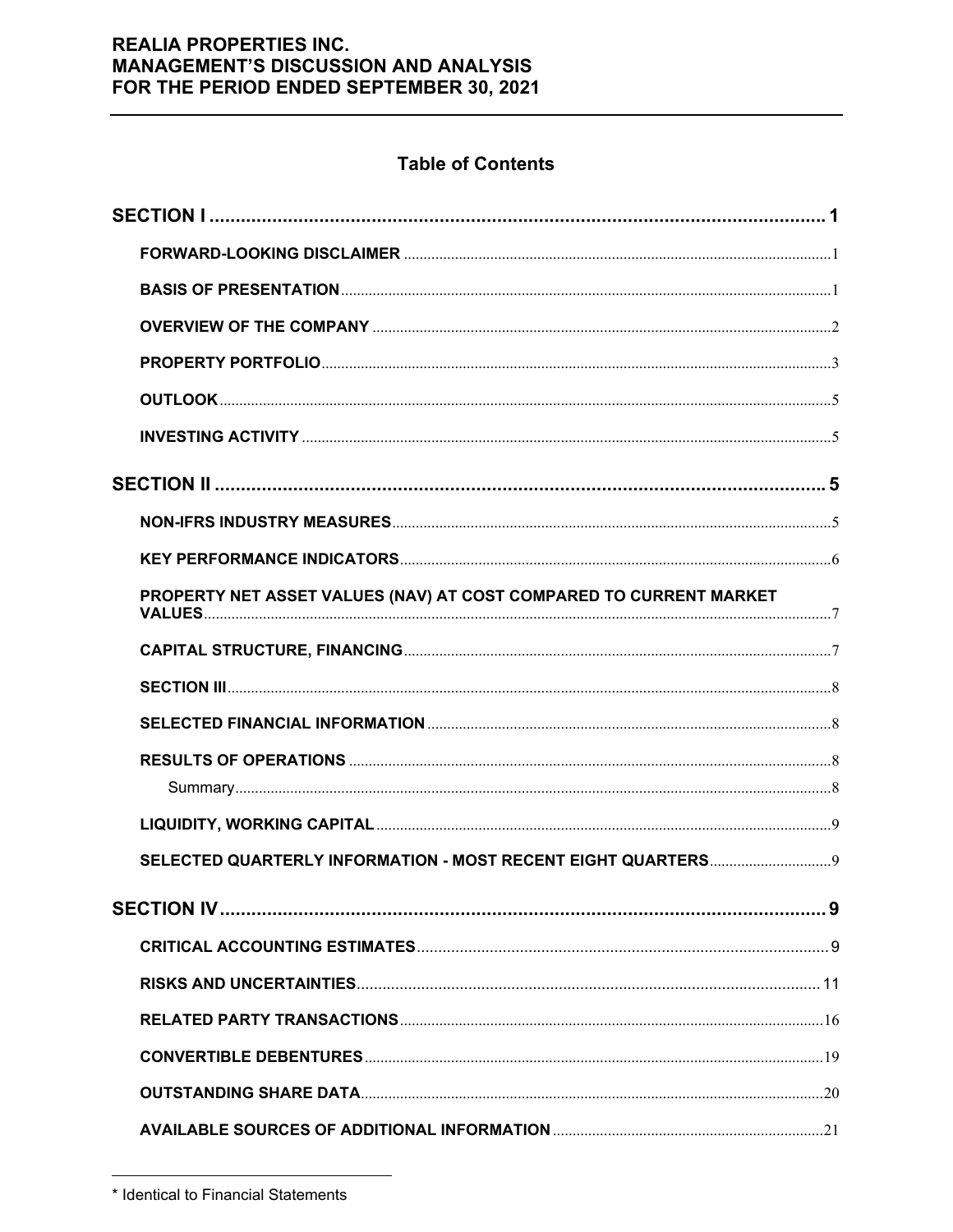### **SECTION I**

This Management's Discussion and Analysis ("MD&A") dated November 29, 2021 is in respect of the nine months period ended September 30, 2021, and should be read in conjunction with the condensed consolidated interim financial statements for the period ended September 30, 2021, together with the audited consolidated financial statements and appended notes and MD&A for the year ended December 31, 2020.

### **FORWARD-LOOKING DISCLAIMER**

This MD&A contains forward-looking statements with respect to Realia Properties Inc. (the "**Company**"), including statements that reflect management's expectations regarding the Company's real property assets, the Company's sources of funding, ongoing occupancy levels with respect to the Company's current real estate assets, the local economies in which the Company's real estate assets are located, ongoing capitalization rates and lease rates in such local economies. Wherever possible, words such as "anticipates," "will," "in the process of" and "on track to" or similar words or phrases have been used to identify such forward-looking statements. Such forward-looking statements are not historical facts, but instead reflect management's current beliefs, expectations and estimates based on information currently available to management. Such forward-looking statements include statements with respect to the potential value of the Company's assets, the Company's anticipated sources of funding, the general climate and growth of the local economies in which the Company's real estate assets are located, decreasing capitalization rates and increasing lease rates in such local economies.

Forward-looking statements are subject to significant risks, uncertainties and assumptions. Although management of the Company believes that the expectations represented in such forward-looking statements are reasonable, there can be no assurance that the expectations represented in such forwardlooking statements will prove to be correct. Some of the factors and risks which could affect future results and could cause results to differ materially from those expressed in the forward-looking statements contained herein include the impact of general economic conditions, industry conditions, interest rate fluctuations, changes in currency exchange rates, tax-related risk factors, governmental regulation, environmental risks competition from other industry participants, and the risk of fluctuation and variation in actual operating results, which variation may be material.

There can be no assurance that forward-looking statements will prove to be accurate, as actual events and future events could differ materially from those anticipated. Accordingly, readers should not place undue reliance on forward-looking statements. The forward looking-statements in this communication are made as of the date indicated above. The Company does not undertake any obligation to update any forwardlooking information or statements except as and to the extent required by applicable Canadian securities laws.

### **BASIS OF PRESENTATION**

Unless otherwise noted, all financial information has been prepared in accordance with International Financial Reporting Standards ("IFRS") as issued by the International Accounting Standards Board ("IASB"). The financial information included in this MD&A for the nine months period ended September 30, 2021 includes material information up to November 29, 2021. This MD&A should be read in conjunction with the Company's condensed consolidated interim financial statements for the period ended September 30, 2021, together with the audited consolidated financial statements for the year ended December 31, 2020, available on SEDAR at www.sedar.com.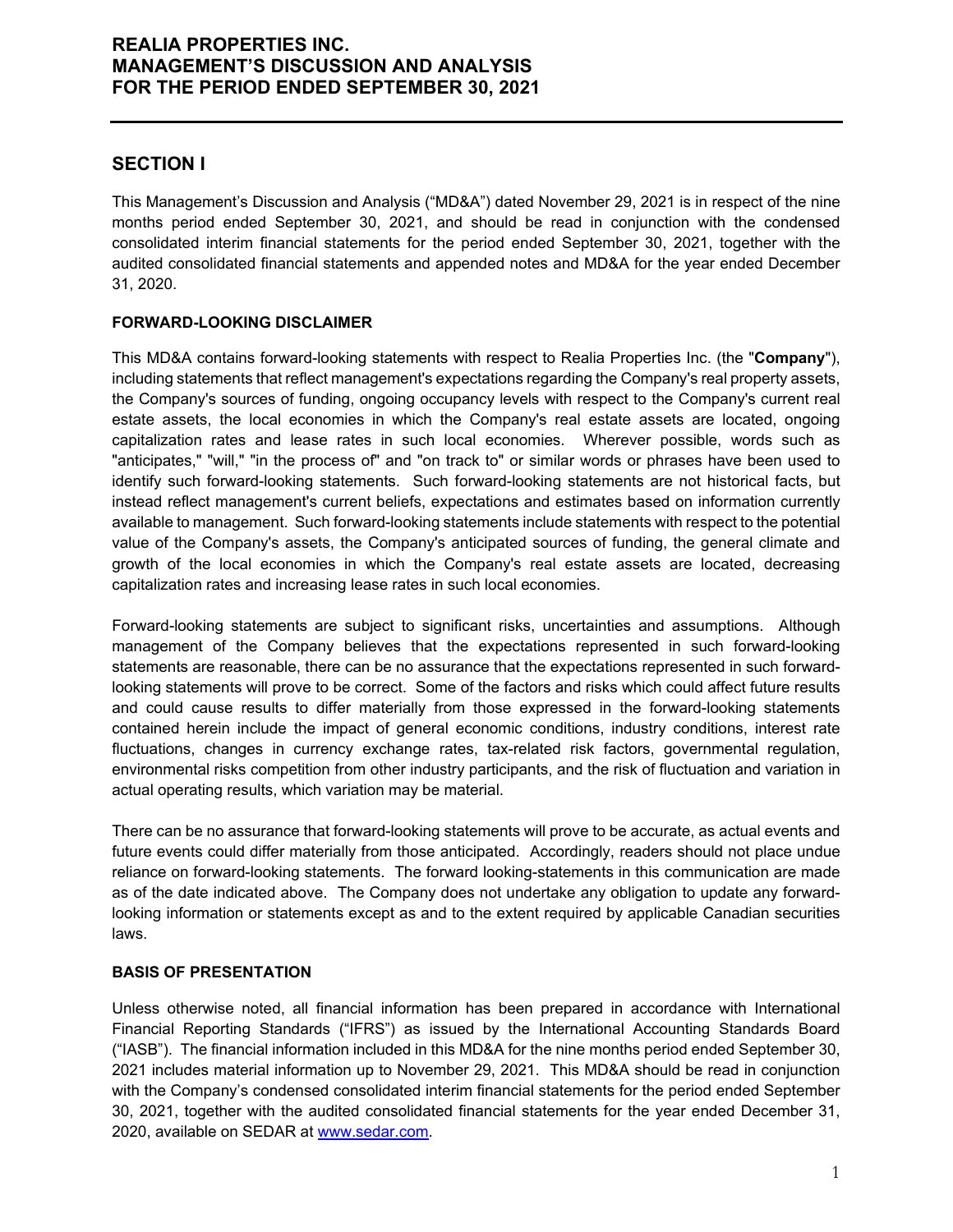All amounts presented in this MD&A are in Canadian dollars, unless otherwise noted.

#### **OVERVIEW OF THE COMPANY**

Realia Properties Inc. (formerly "TitanStar Properties Inc." and "DPVC Inc.") was incorporated under the *Canada Business Corporations Act* on June 3, 2008 and is a real estate holding company trading on the TSX Venture Exchange (the "Exchange"). The Company issued share capital and commenced operations on June 30, 2008. On September 27, 2010, the Company's shareholders passed a special resolution approving a change in the Company's name from "DPVC Inc." to "TitanStar Properties Inc.". On June 3, 2019, the shareholders approved a name change from "TitanStar Properties Inc." to "Realia Properties, Inc."

As at September 30, 2021, the Company held a 100% beneficial interest in 116<sup>th</sup> Street Centre located in Indianapolis, Indiana, a 100% beneficial interest in Metro Gateway Shopping Center located in Phoenix, Arizona, and a 100% membership interest in Martin Downs NSC LLC, a partnership which holds registered title to Martin Downs Town Center located in Palm City, Florida.

The sole business of the Company is the ownership of real property interests, consistent with a wellestablished investment policy. The Company seeks to create a portfolio of stabilized income producing real estate assets in the United States with value to be maximized through the acquisition of well-positioned quality assets where management believes there will be room to improve occupancy and increase lease rates which will each contribute to value creation.

The focus is on necessity-based neighborhood shopping centers.

In prior reporting periods, the Company made the following investments, either directly or through a subsidiary, in its interests in joint ventures and associates:

100% beneficial interest in a Delaware LLC, Martin Downs NSC LLC

On September 2015, the Company purchased 49% ownership interest in Martin Downs NSC LLC, which holds Martin Downs Town Center ("Martin Downs"), a 36,252 square foot, 88% leased neighborhood retail shopping center located in Palm City, Florida. On August 31, 2018 and October 17, 2018, the Company acquired an additional 9% and 41% ownership interest in the property, respectively. On March 19, 2021, the Company acquired the remaining 1% ownership interest in the property.

100% beneficial interest in a Nevada LLC, TSP Metro Gateway, LLC

TSP Metro Gateway, LLC was formed by the Company and completed its acquisition of a commercial retail property located in Phoenix, Arizona (the "Metro Gateway") in 2016. Metro Gateway is a 67,793 square foot retail shopping center. It is currently 86% leased.

• 100% beneficial interest in a Nevada LLC, TSP 116 Street, LLC

TSP 116<sup>th</sup> Street, LLC was formed by the Company and completed its acquisition of a commercial retail property located in Indianapolis, Indiana (the "116<sup>th</sup> Street") in 2016. 116<sup>th</sup> Street is a 44,854 square foot retail shopping center. It is currently 92% leased.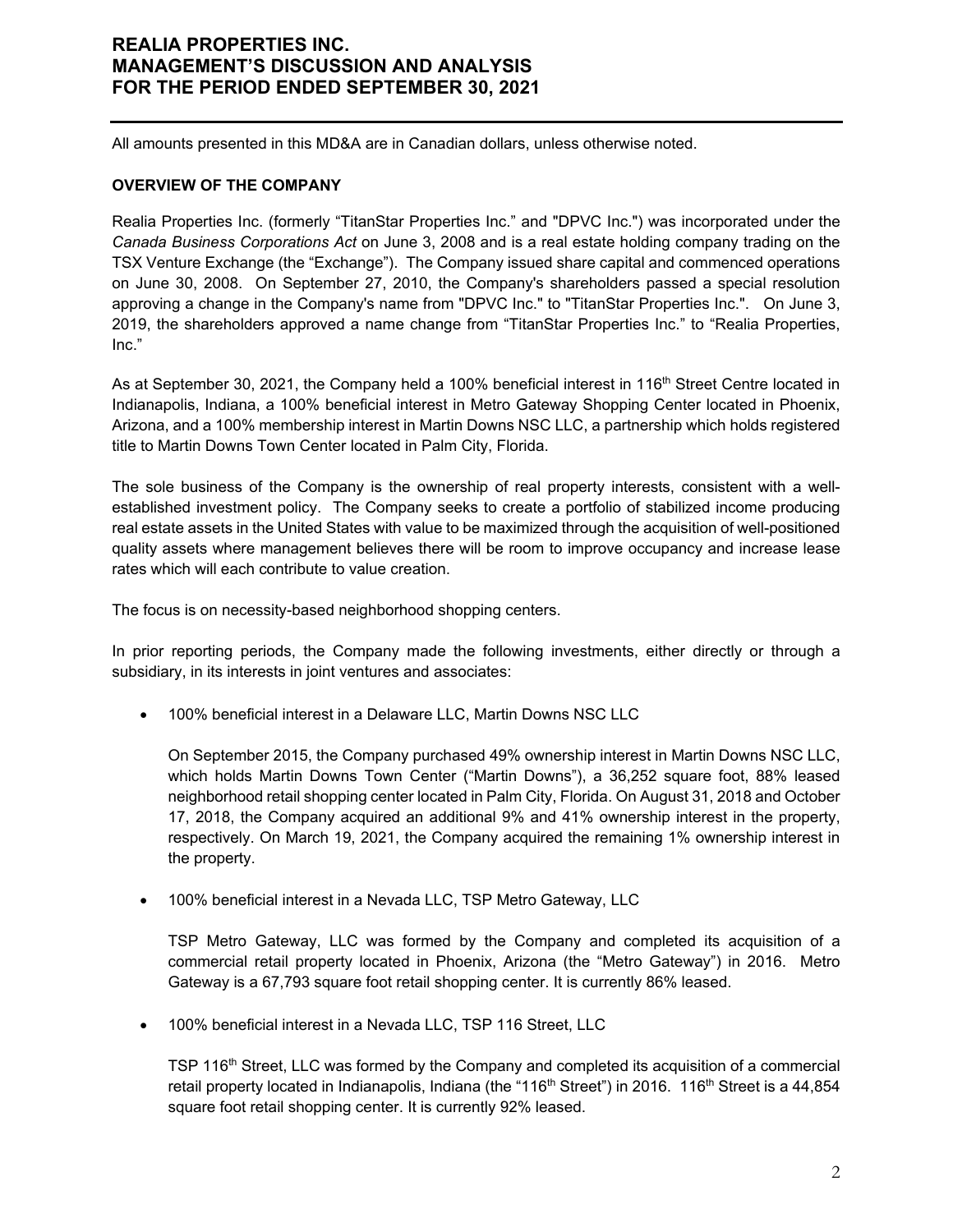A detailed description of each property interest owned through subsidiaries or joint ventures of the group follows below.

On July 19, 2018, the Company announced that a Notice of Civil Claim has been filed with the Supreme Court of British Columbia by its former directors and certain entities owned by the former directors against the Company and certain of its current shareholders and directors with respect to an alleged breach of the Shareholder Agreement between the former directors of the Company and the Company; and an alleged breach of the Trade-Name License Agreement and the Domain Name License Agreement between the Company and a company owned by one of the former directors of the Company. On September 20, 2019, the Company settled the litigation. The settlement agreement provided, among other things, for a payment by the Company of approximately \$1.25 million to repay loans made by the former directors and to settle all claims. The settlement was made without any admission of liability.

### **PROPERTY PORTFOLIO**

#### **Overview**

As at September 30, 2021, the Company's real estate portfolio consisted of three properties. The details of each property as at the date of this MD&A are as follows:

|                                                                         |                      |      | <b>Purchase</b><br>Price | Lot<br><b>Size</b> | <b>Gross</b><br>Leasable<br>Area | Built/    |                                                                                         |           |
|-------------------------------------------------------------------------|----------------------|------|--------------------------|--------------------|----------------------------------|-----------|-----------------------------------------------------------------------------------------|-----------|
| Property                                                                | <b>Date Acquired</b> | %    | $(USD)^{(1)}$            | (acres)            | (sqft)                           | renovated | <b>Maior Tenants</b>                                                                    | Occupancy |
| Martin Downs <sup>(2)</sup><br><b>Town Center</b>                       |                      |      |                          |                    |                                  |           | • Panera Bread<br>$\cdot$ BB & T                                                        |           |
| (Palm City, FL)                                                         | September 2015       | 100% | 11.5 million $(3)$       | 7.49               | 36.252                           | 2006      | • Edward Jones                                                                          | 88%       |
| Metro Gateway <sup>(4)</sup><br><b>Shopping Center</b><br>(Phoenix, AZ) | March 2016           | 100% | 9.1 million              | 6.46               | 73.146                           | 1978/1986 | • Planet Fitness<br>• Laser Quest<br>• Dart Bar<br>• Domino's Pizza                     | 86%       |
| 116 <sup>th</sup> Street<br>Center $(5)$<br>(Indianapolis, IN)          | August 2016          | 100% | 9.825 million            | 3.97               | 44.839                           | 2007/2008 | • Fred Astaire Dance<br>• Upland Brewing Co.<br>• Sylvan Learning<br>• Caliente Mexican | 92%       |

Notes:

(1) Subject to customary closing adjustments.

- (2) Martin Downs is owned directly by Martin Downs NSC LLC. The Company owns 100% beneficial interest through its subsidiary Realia Properties US.
- (3) The Company initially acquired its 49% ownership interest based on the purchase and sales agreement price of \$11.5MM. The acquisition of the additional 41% interest from Inovalis City Center Retail Fund was based on the \$11.5MM price per the PSA. The acquisition of the 9% was based on an agreed upon value of \$1.0MM.

(4) Metro Gateway is owned directly by TSP Metro Gateway LLC, a Nevada LLC. The Company owns a 100% beneficial interest through its subsidiary, Realia Properties US.

(5) 116<sup>th</sup> Street is owned directly by TSP 116<sup>th</sup> Street, LLC, a Nevada LLC. The Company owns a 100% beneficial interest through its subsidiary, Realia Properties US.

#### *Martin Downs Town Center*

Martin Downs Town Center is a 36,252 square foot neighborhood retail shopping center located in Palm City, Florida, covering a total site area of 7.6 acres. The center was built in 2006 and as of the date of this MD&A is 88% leased. The center is shadow anchored by a Publix supermarket and has a variety of retail tenants including Panera Bread, BB & T (Trust Company), Edward Jones, Dunkin' Donuts, Olympic Diner, Hokkaido Hibachi and Sushi, amongst others.

Pursuant to the terms of the acquisition, the sellers received US\$2.369 million in exchange for the Company's acquisition of an initial 49% interest in the joint venture. Consideration and closing costs for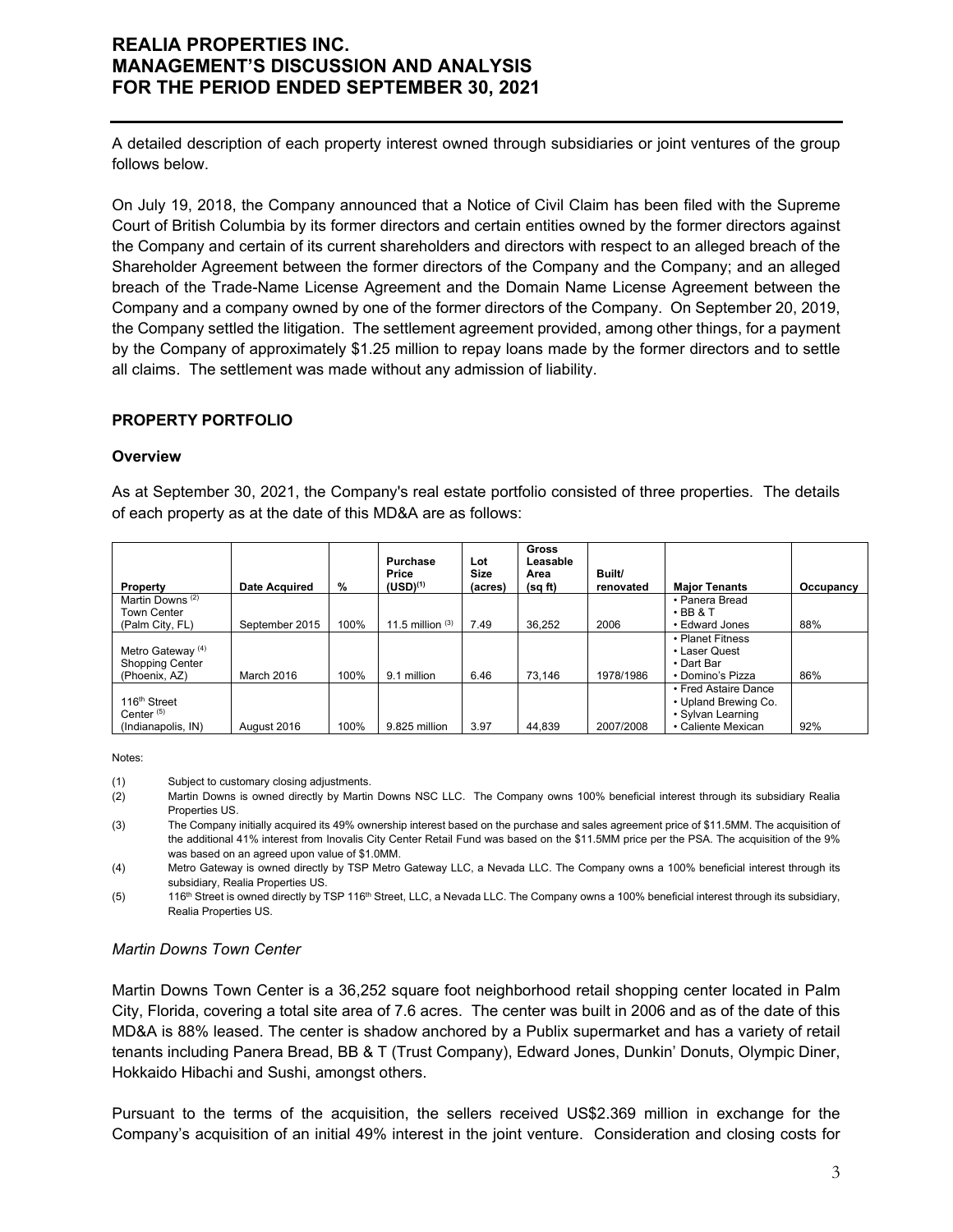the acquisition were paid by issuing common shares of the Company. The property was independently appraised at US\$12.5 million and the transaction was concluded based on a property value of US\$11.5 million. Prior to the acquisition, the center was 90% owned by an affiliate of Inovalis, Inovalis City Center Retail Fund Inc. and 10% owned by Martin Downs GP LLC. The Company acquired its interest from Inovalis City Center Retail Fund Inc.

On August 31, 2018, the Company acquired an additional 9% ownership interest from Martin Downs GP LLC for \$1,302,000 (US\$1,000,000).

On October 17, 2018, the Company acquired an additional 41% interest from Inovalis City Center Retail Fund Inc. The acquisition was a result of the Company exercising an option from the original 2015 Purchase and Sales agreement. In consideration for the acquisition cost of \$3,710,875, the Company issued 38,459,269 common shares as at February 22, 2019.

On March 19, 2021, the Company acquired the remaining 1% ownership interest from Martin Downs GP LLC for \$47,141 (US\$37,500).

Martin Downs Town Center is managed by NAI Southcoast at market management fees rates. These management fees are operating expenses recoverable from tenants.

### *Metro Gateway Shopping Center*

Metro Gateway is a 73,146 square foot community center located in Phoenix, Arizona on approximately 6.4 acres. As of the date of this MD&A is 86% leased. The well-located shopping center is comprised of a complimentary mix of national, regional and local tenants including Planet Fitness and Dart Bar.

The acquisition cost of US\$9,100,000 was financed, in part, through a first mortgage deed of US\$6,080,000. The remainder of the acquisition cost was funded from proceeds of the convertible debenture private placement of an aggregate principal amount of \$4,500,000 of 8% convertible unsecured subordinated debentures.

Metro Gateway is managed by Mutual Property Advisors, at market management fees rates. The management fees are recorded as operating expenses and are recoverable from tenants.

#### *116th Street Centre*

116th Street Centre is a 44,839 square foot retail center located in Indianapolis, Indiana on approximately 3.97 acres. As of the date of this MD&A it is 92% leased. The well-located, stabilized shopping center is comprised of a complimentary mix of long-term leased tenants including Sylvan Learning, Fred Astaire Dance Studio, Caliente Mexican Grill, Meridian Design Group and Upland Brewing Co.

The acquisition cost of US\$9,825,000 was financed in part through a first mortgage of US\$6,975,750 with the remainder provided by US\$2,515,512 of proceeds from the sale of the Company's interests in Swanway and San Tan joint ventures, and the bridge loans provided 50% by TitanStar Finance Inc., a Company of which the former Chairman is a principal, and 50% by a private company owned by a former director of the Company.

116<sup>th</sup> Street Centre is managed by McCrea Property Group, at market management fees rates. The management fees are recorded as operating expenses and are recoverable from tenants.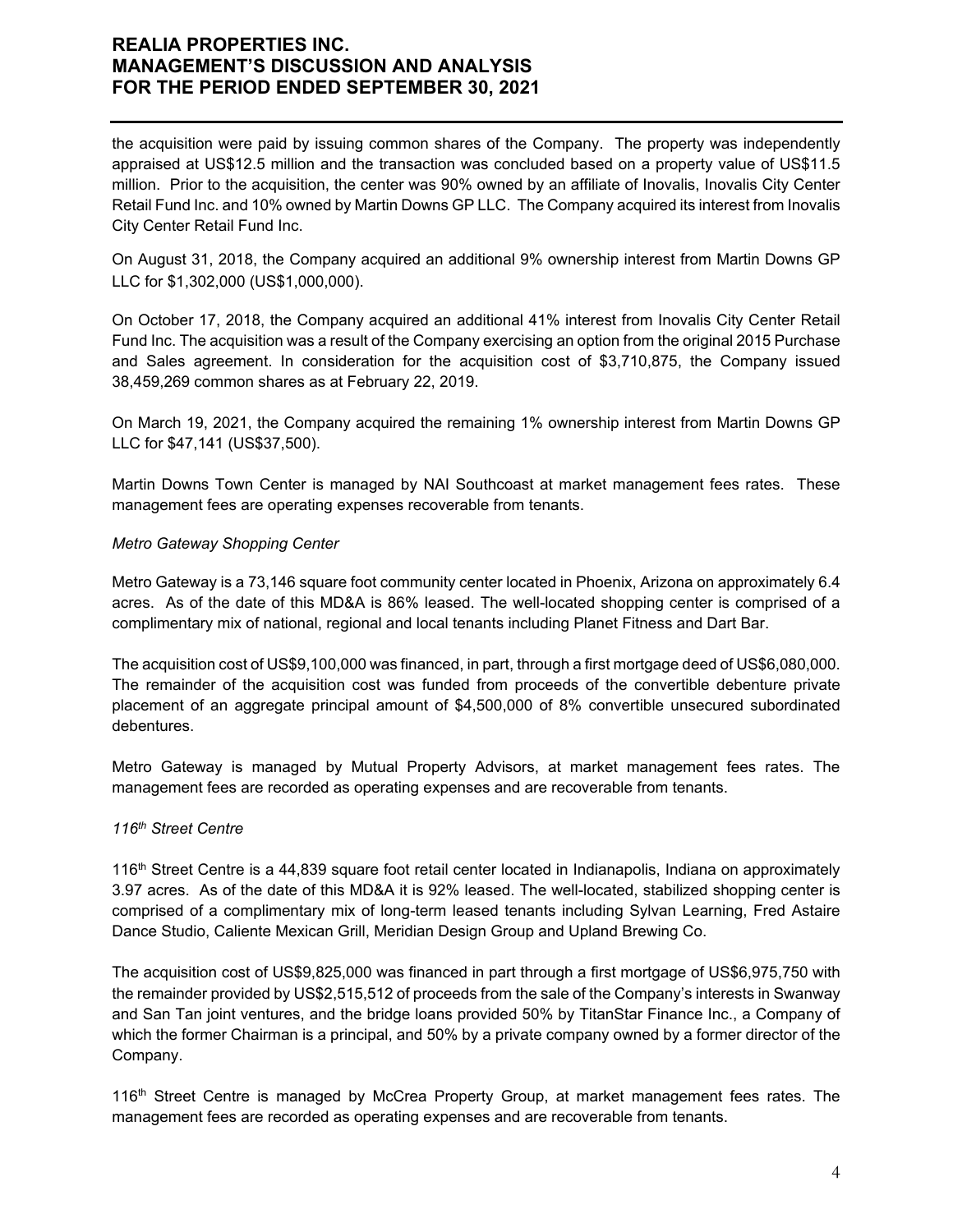### **OUTLOOK**

The Company owns interest in three neighborhood shopping centers. The Company anticipates selling a portion of its interest in the assets to repay the outstanding corporate debts as they come due.

#### **INVESTING ACTIVITY**

No new investments or letters of intent were entered into during the period ended September 30, 2021.

### **SECTION II**

#### **NON-IFRS INDUSTRY MEASURES**

The Company has included certain non-IFRS measures throughout this MD&A. Management believes that in addition to conventional measures prepared in accordance with IFRS, investors in the real estate industry use these non-IFRS financial measures to evaluate the Company's performance, ability to generate cash flows and financial condition. Accordingly, these non-IFRS financial measures are intended to provide additional information and should not be considered in isolation or as a substitute for performance measures prepared in accordance with IFRS. The non-IFRS financial measures do not have standardized meanings and may not be comparable to measures used by other issuers in the real estate industry or other industries. The non-IFRS financial measures noted in this MD&A are as follows and include definitions:

a) Adjusted Funds From Operations ("AFFO")

NOI less debt service loan reserves and non-recoverable operating expenses including owner's expenses.

b) AFFO Company

AFFO less cash cost of corporate debt and G & A expenses.

c) Debt Coverage Ratio

NOI divided by mortgage cost (principal and interest).

d) Debt to Gross Book Value

Principal balance of outstanding mortgage divided by original acquisition cost of properties.

e) Debt to Gross Book Value (Company)

All mortgage and corporate debt divided by original acquisition cost of properties.

f) Interest Coverage Ratio (Company)

NOI divided by all mortgage and corporate debt.

g) Net Asset Value Table (page 7)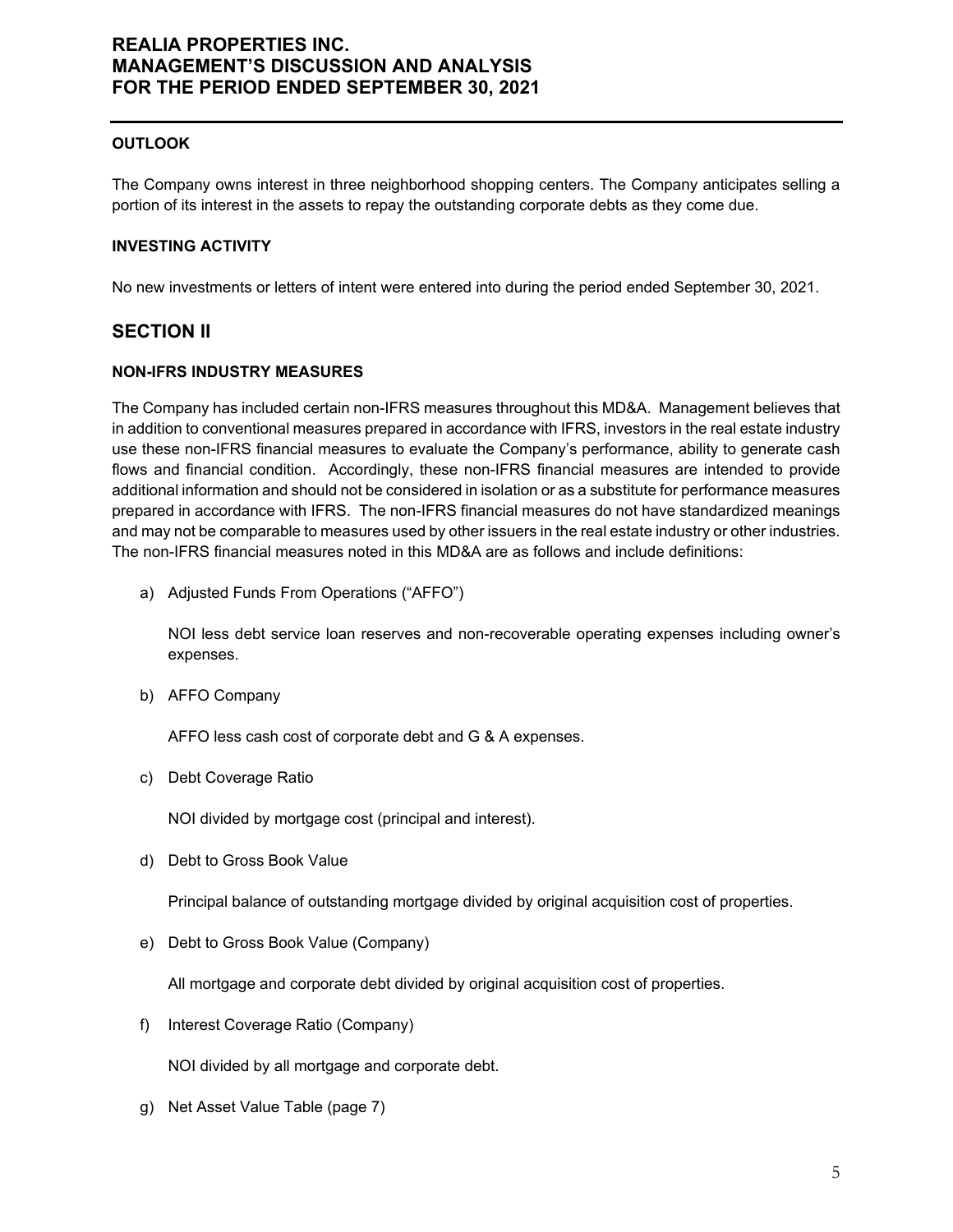### **KEY PERFORMANCE INDICATORS**

|                                                                                  | <b>Martin</b> | <b>Metro</b> |              | Corporate   |            |              |
|----------------------------------------------------------------------------------|---------------|--------------|--------------|-------------|------------|--------------|
| Period ended September 30, 2021                                                  | <b>Downs</b>  | Gateway      | 116th Street | <b>Debt</b> | G&A        | <b>Total</b> |
| <b>Property related</b>                                                          |               |              |              |             |            |              |
| INOI                                                                             | 1,735,457     | 691,179      | 691,569      |             |            | 3,118,205    |
| <b>AFFO</b>                                                                      | 1,206,344     | 326,767      | 374,466      |             |            | 1,907,578    |
| Occupancy                                                                        | 88%           | 86%          | 92%          |             |            | (1)<br>88.3% |
| Debt Coverage Ratio                                                              | 3.51          | 2.32         | 1.68         |             |            | (1)<br>2.59  |
| % of Property Costs Recovered                                                    | 72%           | 90%          | 102%         |             |            | (1)<br>86%   |
| Debt to Gross Book Value                                                         | 59%           | 69%          | 66%          |             |            | (1)<br>64%   |
| Weighted Average Lease Term to Maturity<br>(in years) (excludes renewal options) | 3.86          | 4.59         | 4.11         |             |            | $4.28$ (1)   |
| Mortgage Interest Rate                                                           | 4.42%         | 4.42%        | 4.78%        |             |            | (1)<br>4.5%  |
| <b>Combined property and corporate</b>                                           |               |              |              |             |            |              |
| INOI                                                                             | 1,735,457     | 691,179      | 691,569      |             |            | 3,118,205    |
| <b>AFFO</b>                                                                      | 1,206,344     | 326,767      | 374,466      | (383, 664)  | (226, 808) | 1,297,106    |
| <b>AFFO Per Share</b>                                                            |               |              |              |             |            | 0.01         |
| Interest Coverage Ratio<br>Property and Corporate Debt                           |               |              |              |             |            | 2.29         |
| Debt to Gross Book Value                                                         |               |              |              |             |            | (1)<br>68%   |
| Weighted Average Interest Rate                                                   |               |              |              |             |            | (1)<br>4.7%  |

(1) Weighted average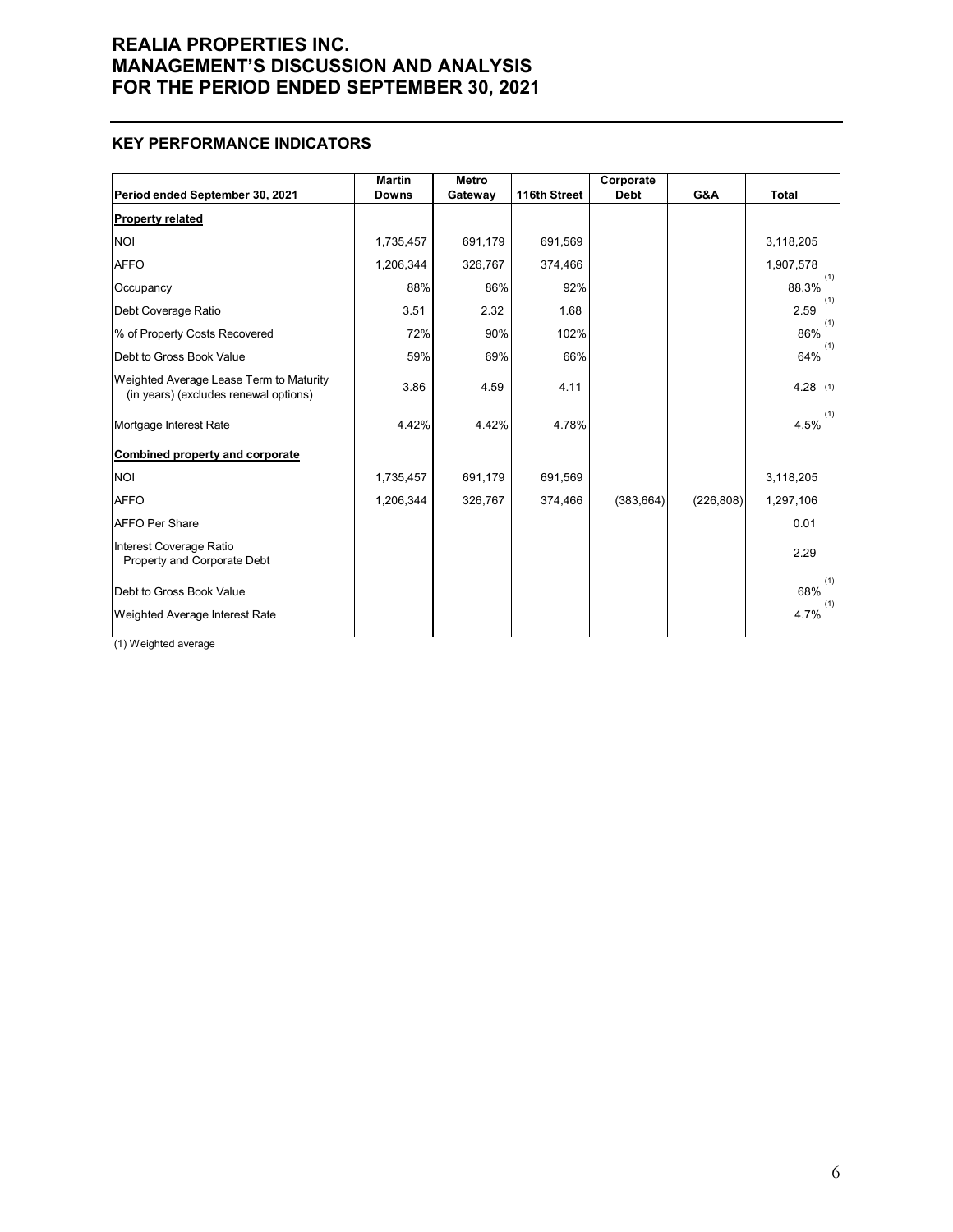### **PROPERTY NET ASSET VALUES (NAV) AT COST COMPARED TO CURRENT MARKET VALUES**

The Net Asset Value Table is intended to illustrate the change in value of properties since they were acquired, net of the face value of mortgages and non-property debt. The property cost is the contracted purchase price without adjustments for transaction costs, depreciation and amortization. These measures are not recognized measures under generally accepted accounting principles ("GAAP") or IFRS but are intended to provide readers with guidance of the trend in the asset values of the properties and the net asset values after debt since acquisition on a simplified basis.

|                                   |            |        |     | <b>AT COST</b> |   |               |   |                 |       |      | AT VALUE as at September 30, 2021 |   |                  |     |
|-----------------------------------|------------|--------|-----|----------------|---|---------------|---|-----------------|-------|------|-----------------------------------|---|------------------|-----|
|                                   |            |        |     |                |   | @1.268        |   |                 |       |      |                                   |   | @1.268           |     |
|                                   | Cost in    | %      |     | Cost in        |   | Cost in       |   | <b>Value in</b> | %     |      | <b>Value in</b>                   |   | <b>Value in</b>  |     |
|                                   | US\$       | Own    |     | US\$           |   | CAD\$         |   | US\$            | Own   |      | US\$                              |   | CAD\$            |     |
| Martin Downs \$                   | 11,500,000 | 1.000  | - S | 11,500,000     | S | 14,582,000    | S | 15,500,000      | 1.000 | - \$ | 15,500,000                        | S | $19,654,000$ (1) |     |
| Metro Gateway                     | 9,100,000  | 1.000  |     | 9,100,000      |   | 11,538,800    |   | 9,523,000       | 1.000 |      | 9,523,000                         |   | 12,075,164       | (2) |
| 116th Street                      | 9.825.000  | 1.000  |     | 9,825,000      |   | 12,458,100    |   | 9.864,500       | 1.000 |      | 9,864,500                         |   | $12,508,186$ (3) |     |
| <b>Total Cost and Valuel \$</b>   | 30,425,000 |        |     | 30,425,000     | S | 38,578,900    | S | 34,887,500      |       | S    | 34,887,500                        | S | 44,237,350       |     |
|                                   |            |        |     |                |   |               |   |                 |       |      |                                   |   |                  |     |
|                                   | Debt in    | %      |     | Debt in        |   | Cost in       |   | Debt in         | %     |      | Debt in                           |   | Debt in          |     |
|                                   | US\$       | Own    |     | US\$           |   | CAD\$         |   | US\$            | Own   |      | US\$                              |   | CAD\$            |     |
| Martin Downs \$                   | 8,490,915  | 1.000S |     | 8,490,915      | S | 10,766,480    | S | 8,064,138       | 1.000 | - \$ | 8,064,138                         | S | 10,225,327       |     |
| Metro Gateway                     | 6,552,045  | 1.000  |     | 6,552,045      |   | 8,307,992     |   | 6,247,094       | 1.000 |      | 6,247,094                         |   | 7,921,315        |     |
| 116th Street                      | 6,535,687  | 1.000  |     | 6,535,687      |   | 8.287.251     |   | 6.507.225       | 1.000 |      | 6,507,225                         |   | 8,251,162        |     |
| <b>Total Real Estate Debt</b> \$  | 21,578,646 |        | S   | 21,578,646     | S | 27,361,724    | S | 20,818,457      |       | S    | 20,818,457                        | S | 26,397,804       |     |
|                                   |            |        |     |                |   |               |   |                 |       |      |                                   |   |                  |     |
| Real estate leverage              |            |        |     | 70.92%         |   | 70.92%        |   |                 |       |      | 59.67%                            |   | 59.67%           |     |
|                                   |            |        |     |                |   |               |   |                 |       |      |                                   |   |                  |     |
| <b>Total Non-Real Estate Debt</b> |            |        |     |                |   | 7,815,522     |   |                 |       |      |                                   |   | 7,815,522        |     |
| <b>NAV</b>                        |            |        |     |                | s | 3,401,654     |   |                 |       |      |                                   | s | 10,024,024       |     |
|                                   |            |        |     |                |   |               |   |                 |       |      |                                   |   |                  |     |
| Shares outstanding                |            |        |     |                |   | 255, 221, 137 |   |                 |       |      |                                   |   | 255, 221, 137    |     |
|                                   |            |        |     |                |   |               |   |                 |       |      |                                   |   |                  |     |
| <b>NAV per share</b>              |            |        |     |                | S | 0.01333       |   |                 |       |      |                                   | s | 0.03928          |     |

Market values are based on management estimates unless appraisal values are referenced.

(1) US\$15,500,000 per NAI Southcoast Broker Opinion of Value dated April 1, 2021

(2) US\$9,523,000 per CBRE summary valuation dated March 31, 2021.

(3) US\$9,864,500 per CBRE In-Place Analysis dated March 24, 2021.

### **CAPITAL STRUCTURE, FINANCING**

The Company's objectives when managing capital of \$37,478,379 (2020 - \$41,524,518), which is share capital, contributed surplus, equity component of convertible debentures, accumulated other comprehensive income, deficit, notes payable, mortgages payable, due to related parties, convertible debentures and long-term debt, are to safeguard its ability to continue as a going concern, so that it can continue to provide returns for shareholders and benefits for other stakeholders, and to provide an adequate return to shareholders by pricing products and services commensurately with the level of risk.

The Company sets the amount of capital in proportion to risk. The Company manages the capital structure and makes adjustments to it in light of changes in economic conditions and the risk characteristics of the underlying assets. In order to maintain or adjust the capital structure, the Company may adjust the amount of dividends paid to shareholders, return capital to shareholders, issue new common shares, or sell assets to reduce debt.

The Company monitors capital from time-to-time using a variety of measures. Monitoring procedures are typically performed as a part of the overall management of the Company's operations. The Company's strategy during the period, which was unchanged from the prior period, was to maintain its ability to secure access to financing at a reasonable cost. The requirements and terms of sources of capital cannot be predicted and change in ways the Company cannot predict. There have been no changes to the Company's approach to capital management during the period ended September 30, 2021 and year ended December 31, 2020. The Company is not subject to externally imposed capital requirements. As at September 30, 2021, the Company is in compliance with its financial covenant.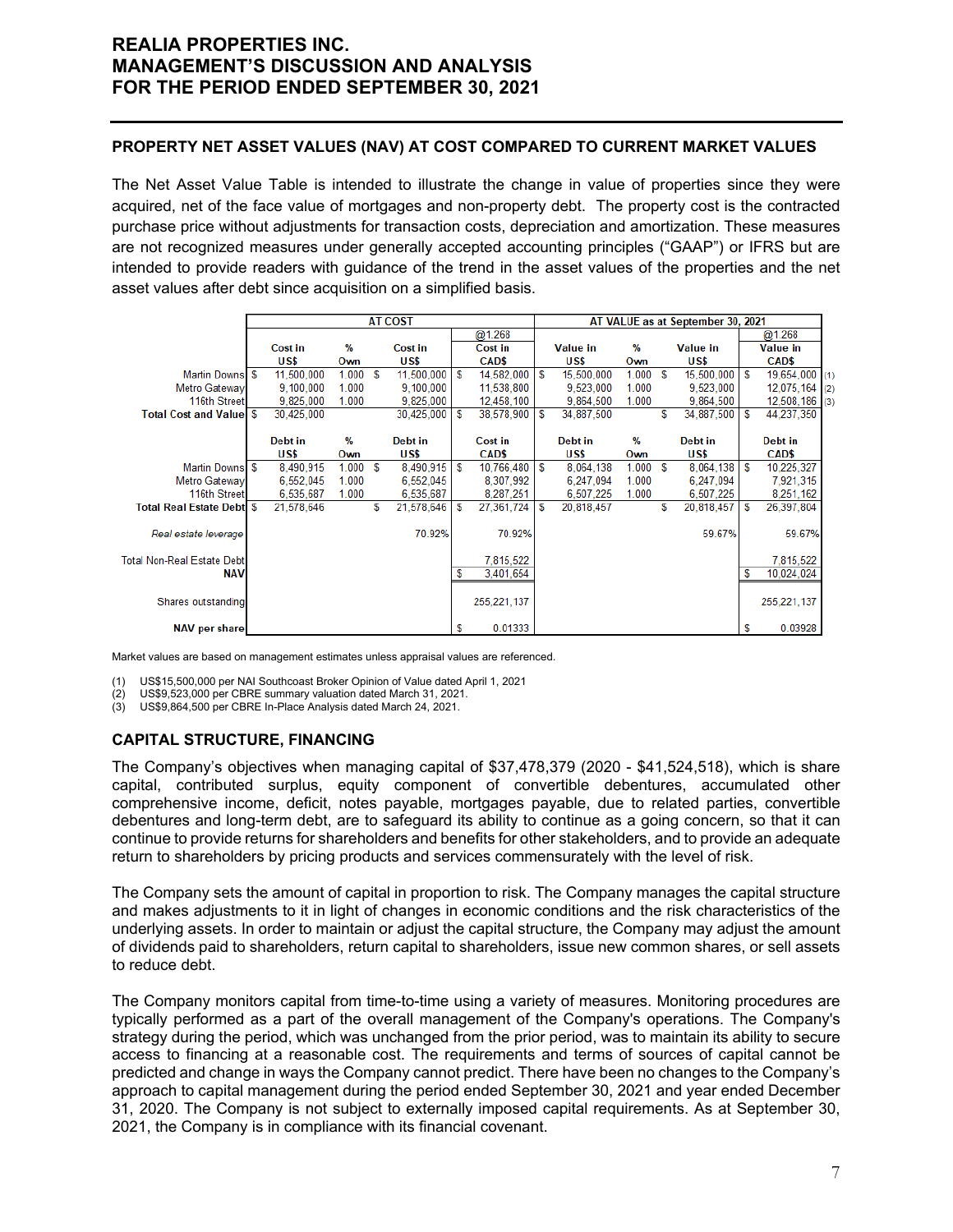# **SECTION III**

### **SELECTED FINANCIAL INFORMATION**

A summary of selected financial information for the period ended September 30, 2021 and 2020 is as follows:

|                                                |             |                  | For the three months period ended September 30, For the nine months period ended September 30, |              |
|------------------------------------------------|-------------|------------------|------------------------------------------------------------------------------------------------|--------------|
|                                                | 2021        | 2020             | 2021                                                                                           | 2020         |
| Rental income and recoveries                   | 914.248     | $(1,070,199)$ \$ | 4.069.357                                                                                      | 3,487,163    |
| Net income (loss)                              | (175, 465)  | (426, 164)       | 1,031,843                                                                                      | (685, 475)   |
| Comprehensive income (loss)                    | (350, 242)  | (234, 440)       | 1.037.770                                                                                      | (988, 725)   |
| Net income (loss) per share, basic and diluted |             |                  |                                                                                                |              |
| <b>Total assets</b>                            | 39.694.453  | 42,582,990       | 39.694.453                                                                                     | 42.582.990   |
| Working capital deficiency                     | (1,793,872) | (26,047,980)     | (1,793,872)                                                                                    | (26,047,980) |

The Company experienced a higher net income and comprehensive net income as of September 30, 2021 than in the comparable nine month period of September 30, 2020 due to a tenant's lease cancellation fee recognized as revenue for the period. The decrease in total assets is mostly due to the strengthening of the Canadian dollars (September 30, 2021 – 1.268 vs September 30, 2020 – 1.3319). The decrease in working capital deficiency is due to mortgages payable maturing within a year in 2020 and new mortgage payable this period.

### **RESULTS OF OPERATIONS**

#### **Summary**

A summary of selected financial information for the period ended September 30, 2021 and 2020 is as follows:

|                                               |   |            |   |               |   |               | For the three months period ended September 30, For the nine months period ended September 30, |               |  |
|-----------------------------------------------|---|------------|---|---------------|---|---------------|------------------------------------------------------------------------------------------------|---------------|--|
|                                               |   | 2021       |   | 2020          |   | 2021          |                                                                                                | 2020          |  |
| Revenue                                       |   |            |   |               |   |               |                                                                                                |               |  |
| Rental income and recoveries <sup>(1)</sup>   | S | 914.248    | S | 1.070.199     | S | 4.069.357     | S                                                                                              | 3,487,163     |  |
| Property operating expenses:                  |   |            |   |               |   |               |                                                                                                |               |  |
| Operating and leasing expenses <sup>(2)</sup> |   | (339.406)  |   | (339, 264)    |   | (1,020,721)   |                                                                                                | (1,029,197)   |  |
| Earnings from property operations             |   | 574,842    |   | 730,935       |   | 3,048,636     |                                                                                                | 2.457,966     |  |
| Other revenues (expenses):                    |   |            |   |               |   |               |                                                                                                |               |  |
| General and administrative (2)                |   | (69, 751)  |   | (82, 852)     |   | (226, 808)    |                                                                                                | (307, 946)    |  |
| Depreciation and amortization <sup>(2)</sup>  |   | (306, 038) |   | (373, 925)    |   | (969, 133)    |                                                                                                | (1, 157, 006) |  |
| Net finance costs                             |   | (536, 804) |   | (631, 845)    |   | (1, 341, 742) |                                                                                                | (1, 937, 437) |  |
| Gain on writeoff of financial liabilities (3) |   |            |   |               |   |               |                                                                                                | 337,236       |  |
| Gain on modification of debt (4)              |   |            |   |               |   | 269,319       |                                                                                                |               |  |
| Foreign exchange gain (loss)                  |   | 162,286    |   | (68, 477)     |   | 251,571       |                                                                                                | (78, 288)     |  |
|                                               |   | (750, 307) |   | (1, 157, 099) |   | (2,016,793)   |                                                                                                | (3, 143, 441) |  |
| Income (loss) for the period                  |   | (175, 465) |   | (426, 164)    |   | 1,031,843     |                                                                                                | (685, 475)    |  |

- <sup>1.</sup> Higher rental income in September 30, 2021 than in comparable nine month period in September 30, 2020 due to inclusion of tenant's lease cancellation fee to rental income in 2021.
- <sup>2.</sup> Lower leasing expenses, general and administrative expenses and depreciation expenses and higher foreign exchange gain in September 30, 2021 than in comparable period due to the strengthening of Canadian dollar in 2021 (September 30, 2021 – 1.268 vs September 30, 2020 – 1.3319).
- 3. Write off of liabilities from 2014 and 2015 in 2020.
- 4. Modification of convertible debentures in March 2021.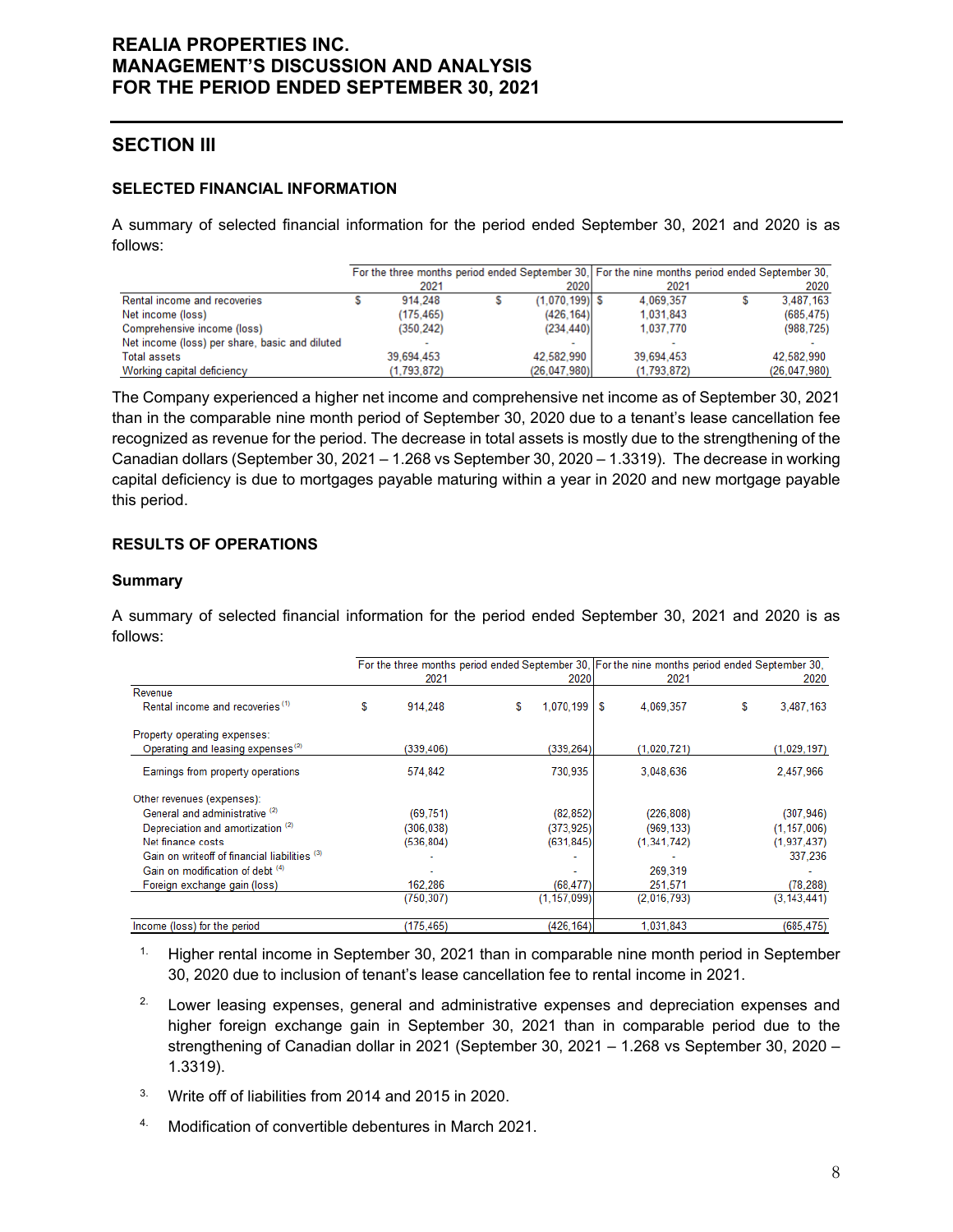### **TOTAL ASSETS**

Total assets as at September 30, 2021 included \$35,392,905 of investment properties, \$1,312,588 of mortgage reserve funds, \$2,331,530 of cash, \$561,886 of accounts receivable and \$95,544 of prepaid expenses and deposits.

### **LIQUIDITY, WORKING CAPITAL**

As at September 30, 2021, the Company had a working capital deficiency of \$1,793,872 (September 30, 2020 – working capital deficiency of \$26,047,980).

The net decrease in working capital deficiency from September 30, 2020 to September 30, 2021 is due to mortgages payable maturing within the next twelve months in 2020 and a new mortgage in 2021.

### **SELECTED QUARTERLY INFORMATION - MOST RECENT EIGHT QUARTERS**

 $0.00$ 

 $0.00$ 

|                              | 2021 |           |           |             |               |           | 2019      |                                                 |           |
|------------------------------|------|-----------|-----------|-------------|---------------|-----------|-----------|-------------------------------------------------|-----------|
|                              |      | Q3        | Q2        | 01          | 04            | Q3        | Q2        | Q1                                              | 04        |
| Revenue                      |      | 914.248   | 1.099.182 | \$2,055,927 | .067.857<br>s |           |           | S 1.070.199 S 1.241.155 S 1.175.809 S 1.170.157 |           |
| Net income (loss)            |      | (175.466) | 66,003    | 1.141.306   | (550.494)     | (426.164) | (200.256) | (59.055)                                        | 2.182     |
| Comprehensive income (loss)  |      | (350.243) | 118.178   | 1.269.835   | (115.988)     | (234.440) | 169.106   | (923.390)                                       | (20, 800) |
| Net income (loss) per share. |      |           |           |             |               |           |           |                                                 |           |

 $0.00$ 

A summary of selected quarterly financial information for the most recent eight quarters is as follows:

In the fourth quarter ended December 31, 2020, the Company experienced a higher net loss and comprehensive loss than in the comparable period in December 31, 2019 due to lower rental income and loss on foreign exchange due to the weakening of the Canadian dollars in 2020.

 $0.00$ 

 $0.00$ 

 $0.00$ 

 $0.00$ 

 $0.00$ 

In the first quarter ended March 31, 2021, the Company experienced a higher net income and comprehensive income than in the comparable period in March 31, 2020 due to the inclusion of a lease termination fee in 2021.

In the second quarter ended June 30, 2021, the Company experienced a higher net income than in the comparable period in June 30, 2020 due to strengthening of Canadian dollar in 2021.

The results for the quarter ended September 30, 2021 are previously described under Results of Operations.

# **SECTION IV**

basic and diluted

#### **CRITICAL ACCOUNTING ESTIMATES**

The preparation of the financial statements in conformity with IFRS requires management to make judgments, estimates and assumptions that effect the reported amounts in the financial statements. Management bases its judgments, estimates and assumptions on factors it believes to be reasonable in the circumstances, but which may be inherently uncertain and unpredictable. The uncertainty of these judgments, assumptions and estimates could results in actual results that differ from the estimates and outcomes that require a material adjustment to the carrying amount of assets and liabilities in the future.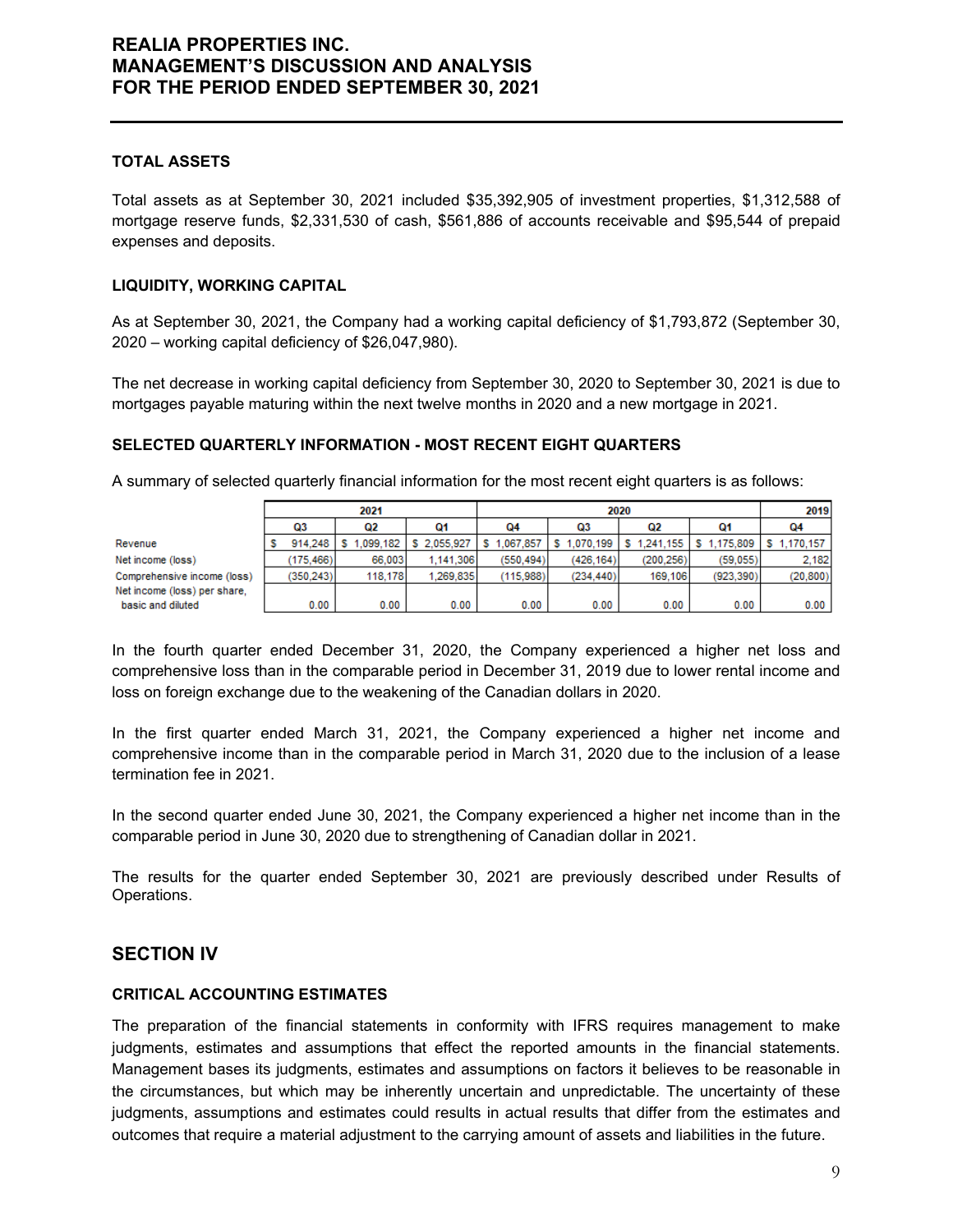#### (a) Judgements:

The following are critical accounting judgments that have been made in applying the Company's accounting policies:

(i) Investment properties:

The Company's accounting policy relating to investment properties is described in note 3(d) of the Financial Statements. In applying this policy, judgment is applied to determine the significant components of each property, including the useful lives over which the componentized assets are to be amortized.

(ii) Going concern:

The assessment of the Company's ability to continue on a going concern basis, to obtain sufficient funds to cover ongoing operating expenses and to meet its obligations for the coming year involves a large part of judgment based on past experience and other factors, including expectations of future events that are considered reasonable in the circumstances.

### (b) Estimates:

The significant areas of estimation include the following:

(i) Fair value of the investment properties:

The fair value of investment properties disclosed in note 5 of the Financial Statements is determined by management.

The determination of the fair value of investment property requires the use of estimates such as future cash flows from assets (i.e., tenant profiles, future revenue streams and overall repair and condition of the property), discount rates applicable to those assets' cash flows and capitalization rates. These estimates are based on market conditions existing at the reporting date.

(ii) Convertible debentures:

For convertible debentures containing an equity component, the Company assesses the value of the debt component which is calculated at the estimated fair value of the future interest and principal payments due under the terms of the convertible debentures, using an estimated discount rate based on Management's estimated cost of capital.

For convertible debentures which do not contain an equity component, the Company is required to estimate the fair value of the embedded derivative liability which is calculated based on using a model which considers inputs requiring significant judgement.

### **NEW ACCOUNTING POLICIES ADOPTED IN THE CURRENT PERIOD**

No new accounting policies were adopted for the period ended September 30, 2021.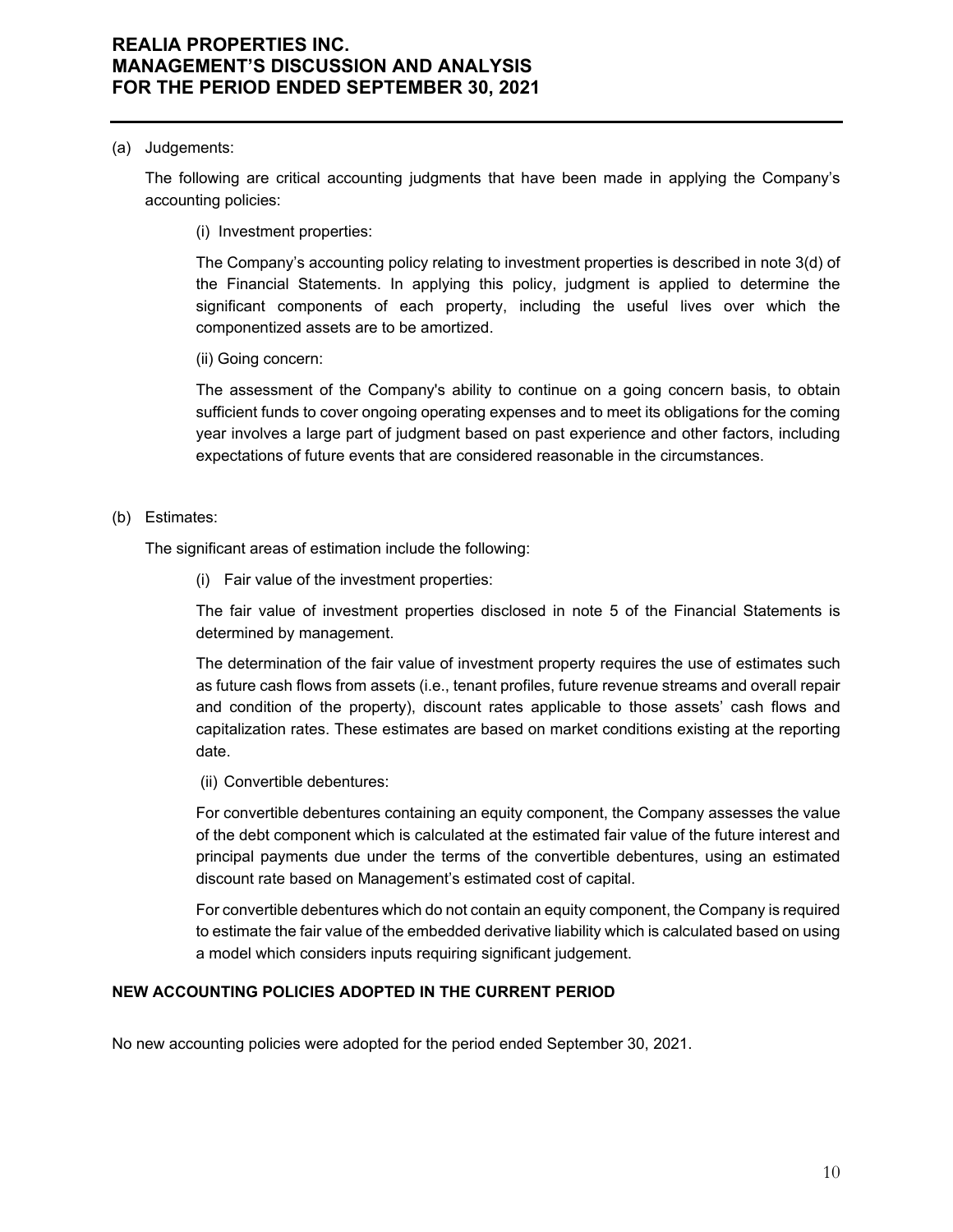#### **RISKS AND UNCERTAINTIES**

#### **General Business Risks**

The Company will be subject to general business risks and to risks inherent in the commercial real estate industry, including the ownership of real property. These risks include general economic and market factors, health crisis factors, tenant credit risk, local real estate conditions, competition, changes in government regulation, interest rates, the availability of equity and debt financing, environmental and tax related matters, availability of specialized trades people and reliance on key personnel. Any one of, or a combination of, these factors may adversely affect the financial position of the Company.

### **Real Property Ownership**

All real property investments are subject to elements of risk. Such investments are affected by general economic conditions, local real estate markets, the attractiveness of the properties to residents, supply and demand for space, and competition from other available space and various other factors.

The performance of the economy in the area in which Martin Downs Town Center, Metro Gateway Shopping Center, and 116<sup>th</sup> Street Center (collectively called the "Properties") are located affects occupancy, market rental rates and expenses. These factors consequently can have an impact on the future share of income/(loss) attributable to the Company from the Properties.

Other factors may further adversely affect the future value of the Properties. These factors include local conditions in the areas in which the Properties are located, such as an oversupply of commercial real estate properties or a reduction in the demand for commercial real estate properties, the attractiveness of the Properties to tenants, competition from other properties and the Company's ability to provide adequate facilities, maintenance, services and amenities. Operating costs, including real estate taxes, insurance and maintenance costs, and mortgage payments, if any, do not, in general, decline when circumstances cause a reduction in income from a property. The Company could sustain a loss as a result of foreclosure on the Properties if they are mortgaged to secure payment of indebtedness and the Company or its wholly-owned subsidiaries, as applicable, were unable to meet their mortgage payments. In addition, applicable laws, including tax laws, interest rate levels and the availability of financing also affect revenues from properties and real estate values generally.

### **Asset and Development Strategy**

It is intended that the Company's business strategy will involve expansion through acquisitions that are in addition to the Properties. These activities require the Company to identify acquisition candidates or investment opportunities that meet its criteria and are compatible with its growth strategy. The Company may not be successful in identifying commercial real estate properties that meet its acquisition criteria or in completing acquisitions or investments on satisfactory terms. Failure to identify or complete acquisitions will slow the Company's growth. The Company could also face significant competition for acquisitions opportunities. Some of the Company's competitors have greater financial resources than the Company and, accordingly, have a greater ability to borrow funds to acquire and develop properties. These competitors may also be willing and/or able to accept more risk than the Company can prudently manage, including risks with respect to the geographic concentration of investments and the payment of higher prices. This competition for investments may reduce the number of suitable investment opportunities available to the Company and may increase acquisition costs in certain areas where the Company's facilities are located or in areas targeted for growth and, as a result, may adversely affect the Company's operating results.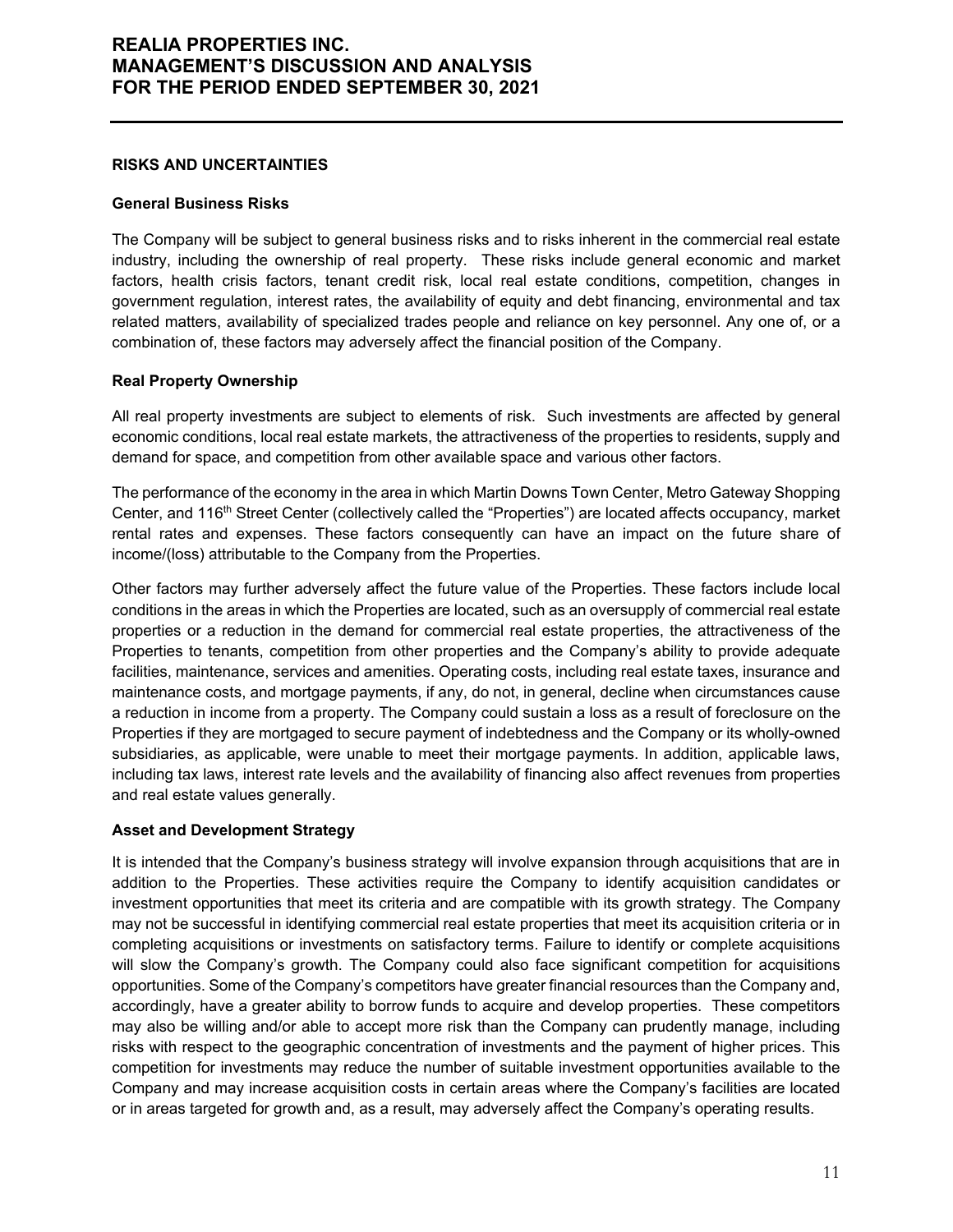Even if the Company were successful in identifying suitable acquisitions projects, newly acquired properties may fail to perform as expected and management of the Company may underestimate the costs associated with the integration of the acquired properties. In addition, any expansions the Company undertakes in the future are subject to a number of risks, including, but not limited to, construction delays or cost overruns that may increase project costs, financing risks, the failure to meet anticipated occupancy or rent levels, failure to receive required zoning, land use and other governmental permits and authorizations and changes in applicable zoning and land use laws. If any of these problems occur, expansion costs for a project will increase, and there may be significant costs incurred for projects that are not completed. In deciding whether to acquire or expand a particular property, the Company will make certain assumptions regarding the expected future performance of that property.

It is intended that the Company will invest in new developments which carry a certain risk that projected financial returns may not be achieved and that cost overruns, or start-up losses may require further equity injections. The Company manages this risk through detailed evaluation of each development separately and ensuring certain criteria have been met, including an extensive supply and demand analysis and establishing capital participants.

### **Joint Venture and Associate Investments**

The Company no longer has any interests in joint venture and associate investments as at September 30, 2021. The Company may however enter into arrangements with respect to other properties in the future. In any such arrangement, the Company may not be in a position to exercise sole decision-making authority regarding the properties owned through these arrangements. Investments may, under certain circumstances, involve risks not present when a third party is not involved, including the possibility that 2investment partners might become bankrupt or fail to fund their share of required capital contributions. Investment partners may have business interests or goals that are inconsistent with the Company's business interests or goals and may be in a position to take actions contrary to the Company's policies or objectives. Such investments also have the potential risk of impasse on strategic decisions, such as a sale, because neither the Company nor the investment partner would have full control over the arrangement. Any disputes that may arise between the Company and its investment partners could result in litigation or arbitration that could increase the Company's expenses and distract its officers and/or directors from focusing their time and effort on the Company's business. In addition, the Company might in certain circumstances be liable for the actions of its investment partners.

### **Investment Concentration**

The Company will be susceptible to adverse markets in Palm City, Florida, Phoenix, Arizona, and Indianapolis, Indiana, the markets in which it is operating, such as changing demographics and other factors. Presently, the Company's depreciated book value interests in Martin Downs Town Center in Palm City, Florida account for 42% of the Company's real property assets, the Company's interest in Metro Gateway in Phoenix, Arizona account for 27% of the Company's real property assets and the Company's interest in 116<sup>th</sup> Street in Indianapolis, Indiana accounts for 31% of the Company's real property assets. As a result of this concentration of assets, the Company will be particularly susceptible to adverse market conditions in these regions. Any adverse economic or real estate markets in the areas in which the Properties are located, or in the future in any of the other markets in which the Company operates, or any decrease in demand for commercial real estate resulting from the local economy or demographics could adversely affect the rental revenues . This effect could impair the ability of the assets to service their debt obligations and generate stable positive cash flow from operations to generate a return for the Company.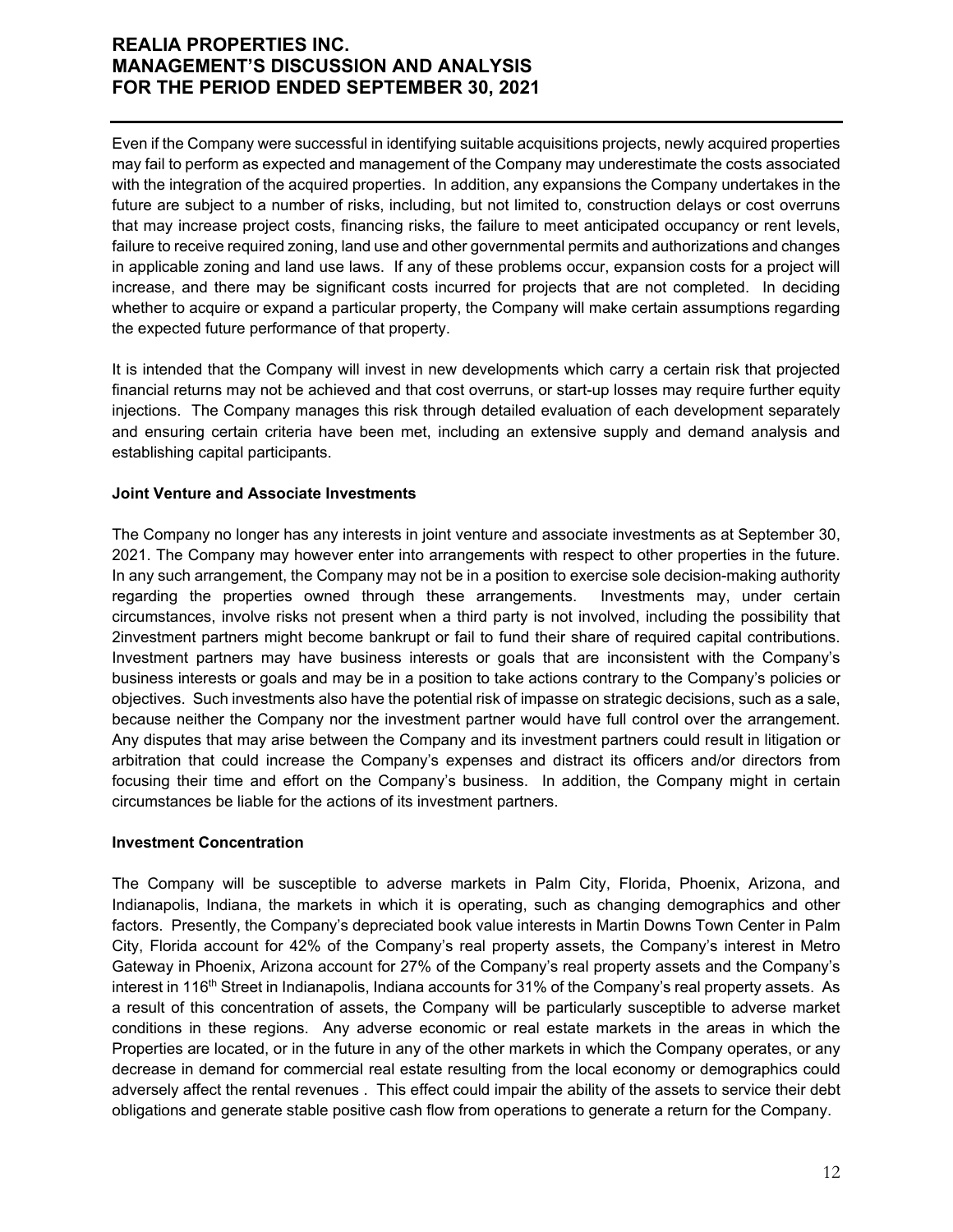#### **Illiquidity**

Real property investments tend to be relatively illiquid, with the degree of liquidity generally fluctuating in relation to demand for and the perceived desirability of such investments.

#### **Uninsured Losses**

Martin Downs Town Center, Metro Gateway Shopping Center and 116<sup>th</sup> Street Center will carry comprehensive general liability, fire, flood, extended coverage and rental loss insurance with policy specifications, limits and deductibles customarily carried for properties similar to the Properties. There are, however, certain types of risks, generally of a catastrophic nature, such as wars or environmental contamination, which are either uninsurable or not insurable on an economically viable basis. Should an uninsured or under-insured loss occur, the Company could lose its investment in, and anticipated profits and cash flows from the Properties.

#### **Environmental Risk**

As an indirect owner of real property in the United States, the Company is subject to various federal, state and municipal laws relating to environmental matters. Such laws provide that the Company could be liable for the costs of removal of certain hazardous substances and repair of certain hazardous locations. The failure to remove or remediate such substances or locations, if any, could adversely affect the Company's ability to sell such real estate or to borrow using such real estate as collateral and could potentially also result in claims against the Company.

Management is not aware of any material non-compliance with environmental laws with respect to the Properties. The Company is also not aware of any pending or threatened investigations or actions by environmental regulatory authorities in connection with the Properties. However, the Company cannot guarantee that any material environmental conditions do not or will not otherwise exist with respect to the Properties.

### **Public Market Risk**

It is not possible to predict the price at which the Shares will trade and there can be no assurance that an active trading market for the Shares will be sustained. The Shares will not necessarily trade at values determined solely by reference to the value of the underlying business of the Company or its assets. Accordingly, the Shares may trade at a premium or a discount to the value implied by the value of the Company's assets. The market price for the Shares may be affected by changes in general market conditions, fluctuations in the markets for equity securities and numerous other factors beyond the control of the Company.

#### **Debt Financing**

The Company and its owned subsidiaries have incurred and may incur indebtedness in the future in connection with the acquisition or expansion of facilities and its business. The wholly owned subsidiaries may incur unsecured debt or mortgage debt by obtaining loans secured by some or all of their real estate properties or assets. The Company's wholly owned subsidiaries' debt may harm the Company's business and operating results by: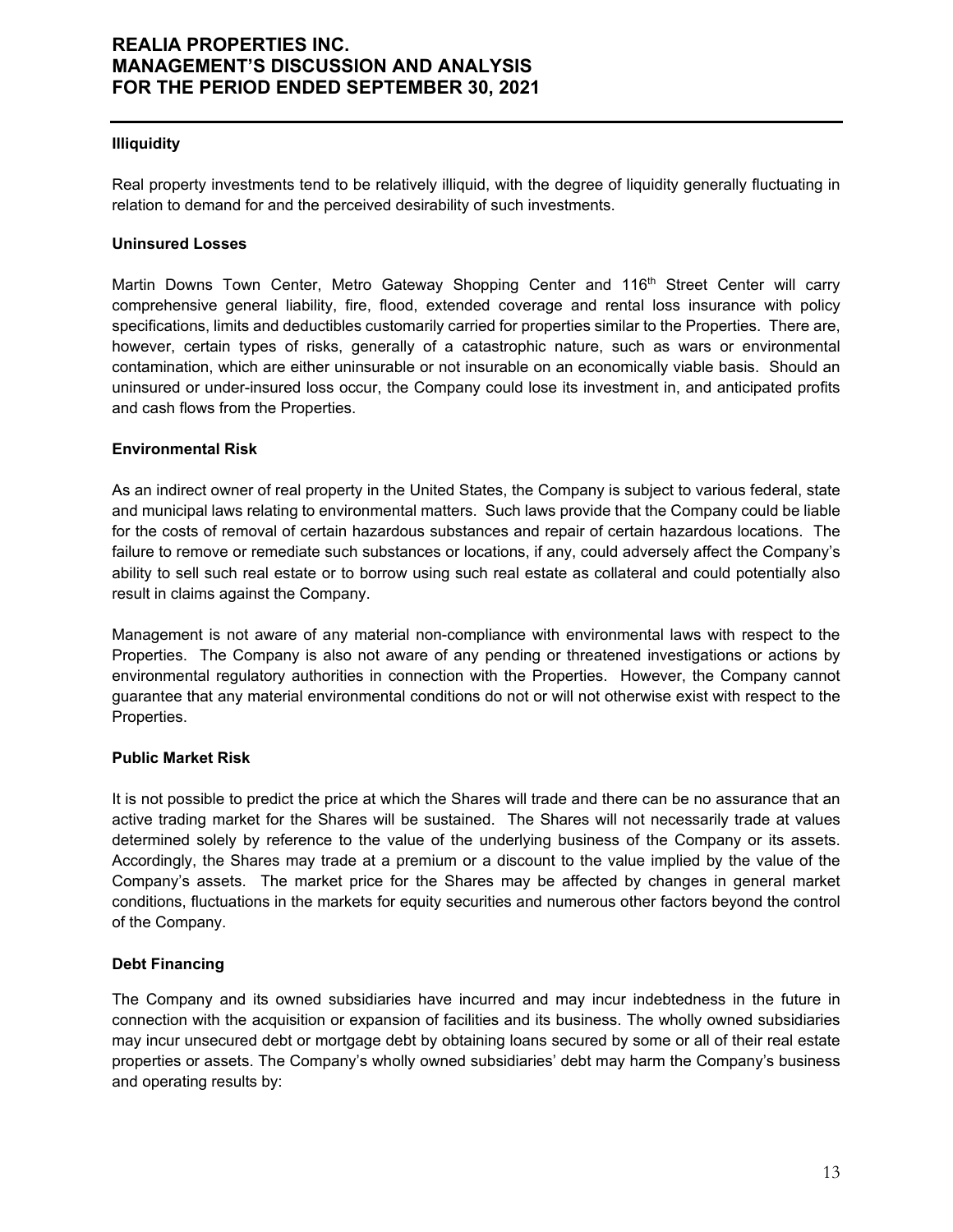- requiring the wholly owned subsidiaries to use a substantial portion of their cash flow from operations to pay principal and interest, which will reduce the amount of cash available for generating a return to the Company, and thus, other purposes;
- limiting the Company's ability to borrow more money for operating or capital needs or to finance acquisitions in the future; and
- making the Company more vulnerable to economic and industry downturns and reducing its flexibility in responding to changing business and economic conditions.

In addition to the risks discussed above and those normally associated with debt financing, including the risk that the Company's and its wholly owned subsidiaries' cash flow will be insufficient to meet required payments of principal and interest, the Company will also be subject to the risk that the wholly owned subsidiaries will not be able to refinance potential future indebtedness on their properties and that the terms of any refinancing they could obtain would not be as favourable as the terms of their existing indebtedness. In addition, the financing arrangements of the Company may contain covenants that will restrict its ability to operate its business in certain ways. If the Company fails to comply with the restrictions in its financing arrangements, its lenders may be able to accelerate related debt as well as any other debt to which a crossdefault or cross-acceleration provision applies. A default could also allow creditors to foreclose, sell or realize on the property securing such debt or exercise other remedies against the Company. Credit facilities also typically require repayment of funds or cash flow sweeps when certain coverage ratios are not met. In connection with its financing arrangements, the Company expects that it will grant security interests over substantially all of its assets. If the Company is not able to meet its debt service obligations, it risks the loss of some or all of its assets to foreclosure or sale.

### **Interest Fluctuations and Financing Risk**

The Company may finance future acquisitions in part with debt borrowings, which could bear interest at fixed or variable rates. The interest expense on any variable rate indebtedness of the Company will increase when interest rates increase. Interest rates are currently low relative to historical levels and may increase significantly in the future. A significant increase in interest expense could adversely affect the Company's results of operations.

### **Failure to Obtain Additional Financing**

The Company may require additional financing in order to grow and expand its operations. It is possible that such financing will not be available or, if it is available, will not be available on favorable terms. Future financing may take many forms, including debt or equity financing, which could alter the debt-to-equity ratio of the Company or which could be dilutive to Shareholders.

#### **Dilution**

The number of Shares that the Company is authorized to issue is unlimited. The directors of the Company will have the discretion to issue additional Shares in order to raise additional capital or in connection with future acquisitions, which may have a dilutive effect on Shareholders.

### **Potential Volatility of Share Price**

It is not possible to predict the price at which the Shares will trade and there can be no assurance that an active trading market for the Shares will be sustained. The market price of the Shares may be volatile and could be subject to wide fluctuations due to a number of factors, including but not limited to: (i) actual or anticipated fluctuations in the Company's results of operations; (ii) changes in estimates of the Company's future results of operations by management or securities analysts; and (iii) general industry changes. In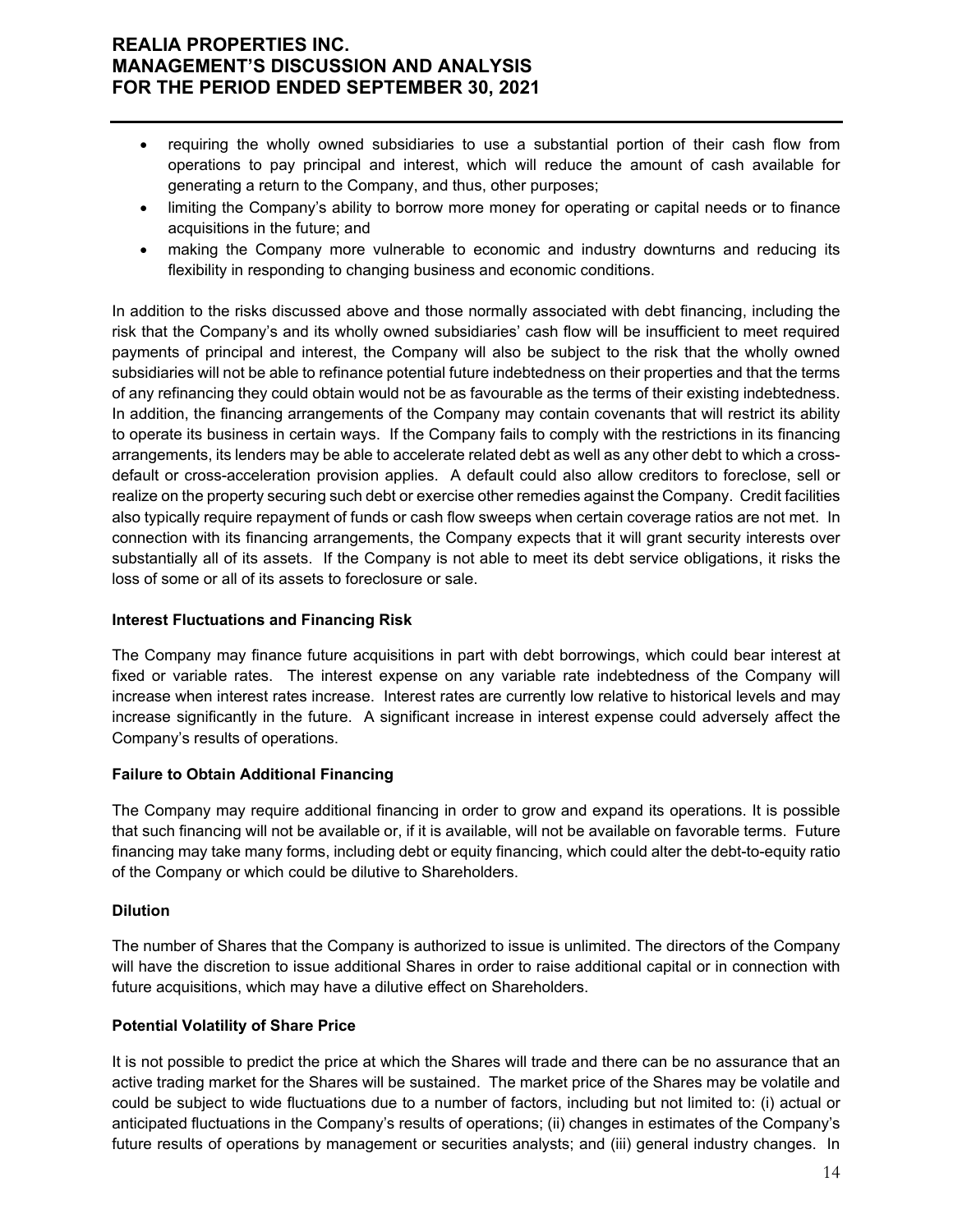addition, the financial markets have in the past experienced significant price and value fluctuations that have particularly affected the market prices of equity securities of many venture and real estate issuers and that sometimes have been unrelated to the operating performance of these companies. Broad market fluctuations, as well as economic conditions generally and in the real estate industry specifically, may adversely affect the market price of the Shares.

### **Limited Prior Public Market**

The Shares have a limited record of trading publicly on the Exchange. The Company cannot predict at what price the Shares will trade and there can be no assurance that an active trading market will be maintained. A publicly traded real estate company will not necessarily trade at values determined solely by reference to the underlying value of its real estate assets. Accordingly, the Shares may trade at a premium or a discount to values implied by valuations.

### **Proposed Acquisitions**

There can be no assurance that the Company will complete further acquisitions of real property interests. Acquisitions of properties by the Company are subject to normal commercial risks and satisfaction of closing conditions that may include, among other things, lender approval, receipt of estoppel certificates and obtaining title insurance. Such acquisitions may not be completed or, if completed, may not be on the terms that are exactly the same as initially negotiated. In the event that the Company does not complete an acquisition, it may have an adverse effect on the operations and results of the Company in the future. There can also be no assurance that the Company will be able to identify and acquire additional real property interests on competitive terms or at all.

### **Potential Conflicts of Interest**

Situations may arise where the interests of directors and officers may conflict with the interests of the Company. Conflicts, if any, will be subject to the procedures and remedies provided by the *Canadian Business Corporations Act*.

### **Foreign Currency**

The results of operations of the Company are reported in Canadian dollars. The Company's operations are anticipated to be conducted almost exclusively in the United States. Any fluctuations in the value of the US dollar relative to the Canadian dollar may result in variations in the share of income/(loss) from wholly owned subsidiaries and joint ventures and associates and the net income of the Company. The Company does not plan on undertaking any hedging in order to mitigate its foreign currency risks.

As at September 30, 2021, the Canadian dollar equivalent of monetary assets and liabilities held by the Company that are denominated in U.S. dollars are as follows:

|                                           | September 30,<br>2021               | December 31,<br>2020          |
|-------------------------------------------|-------------------------------------|-------------------------------|
| Cash<br>Notes payable<br>Accounts payable | 990.871<br>S<br>1,268,000<br>56.665 | 24.415<br>1,272,500<br>56,866 |
| Total                                     | 2,315,536<br>\$                     | 1,353,781                     |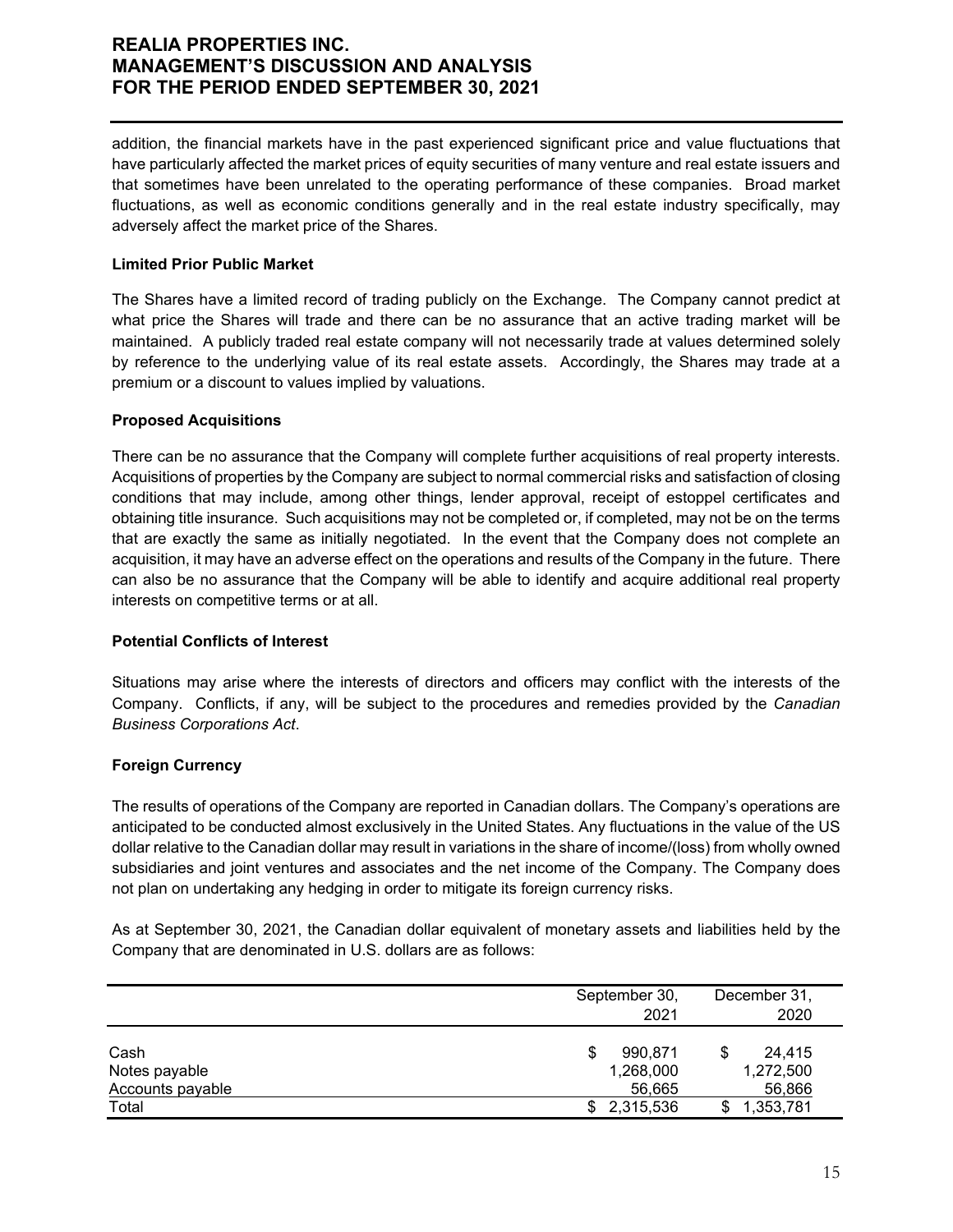If the Canadian dollar had strengthened or weakened 5% against the U.S. dollar with all other variables held constant, the Company would have additional income or loss from foreign exchange included in net income and equity for the period ended September 30, 2021 of approximately \$16,690 (2020 – \$69,615).

### **Foreign Political Risk**

The Properties are located in the United States and, as such, a substantial portion of the Company's business will be exposed to various degrees of political, economic and other risks and uncertainties. The Company's operations and investments may be affected by local political and economic developments, including expropriation, nationalization, invalidation of governmental orders, permits or agreements pertaining to property rights, political unrest, labour disputes, limitations on repatriation of earnings, limitations on foreign ownership, inability to obtain or delays in obtaining necessary permits, opposition to property development from local, environmental or other non-governmental organizations, government participation, royalties, duties, rates of exchange, high rates of inflation, price controls, exchange controls, currency fluctuations, taxation and changes in laws, regulations or policies as well as by laws and policies of Canada affecting foreign trade, investment and taxation.

### **Inability to Resell Shares**

There can be no assurance that an active and liquid market for the Shares will be developed and, if developed, will be maintained; and a holder of Shares may find it difficult to resell those Shares.

### **RELATED PARTY TRANSACTIONS**

All of the related party disclosure below is identical to that contained in the financial statements.

#### **Notes Payable**

|                      | September 30,<br>2021 | December 31,<br>2020 |
|----------------------|-----------------------|----------------------|
| Martin Downs GP, LLC | \$1,239,800           | \$1,272,500          |
| Total notes payable  | 1,239,800             | 1,272,500<br>\$      |

On August 31, 2018, concurring with the refinancing of the mortgage loan related to Martin Downs Town Center, the Company acquired an additional 9% interest in Martin Downs NSC, LLC from the Martin Downs GP, LLC, a private entity in which one of the officers is a partner for an amount of \$1,304,750 (\$1,000,000 USD).

Correspondingly, the US\$1,000,000 note payable to Martin Downs GP, LLC to finance the 9% ownership interest acquisition bears interest at a rate of 10% and secured by interest in Martin Downs NSC, LLC. The note matured on August 30, 2019 and was extended to February 2020 in exchange for an extension fee of \$21,053 (US\$15,000), extended to August 31, 2020 in exchange for an extension fee of \$20,124 (US\$15,000) and further extended to February 28, 2021 in exchange for an extension fee of \$39,957 (US\$30,000). On February 28, 2021, the note was extended to February 28, 2026 and the interest rate was reduced to 8.0%. There was no extension fee. The Company may, from time to time, repay all or any part of the note without penalty.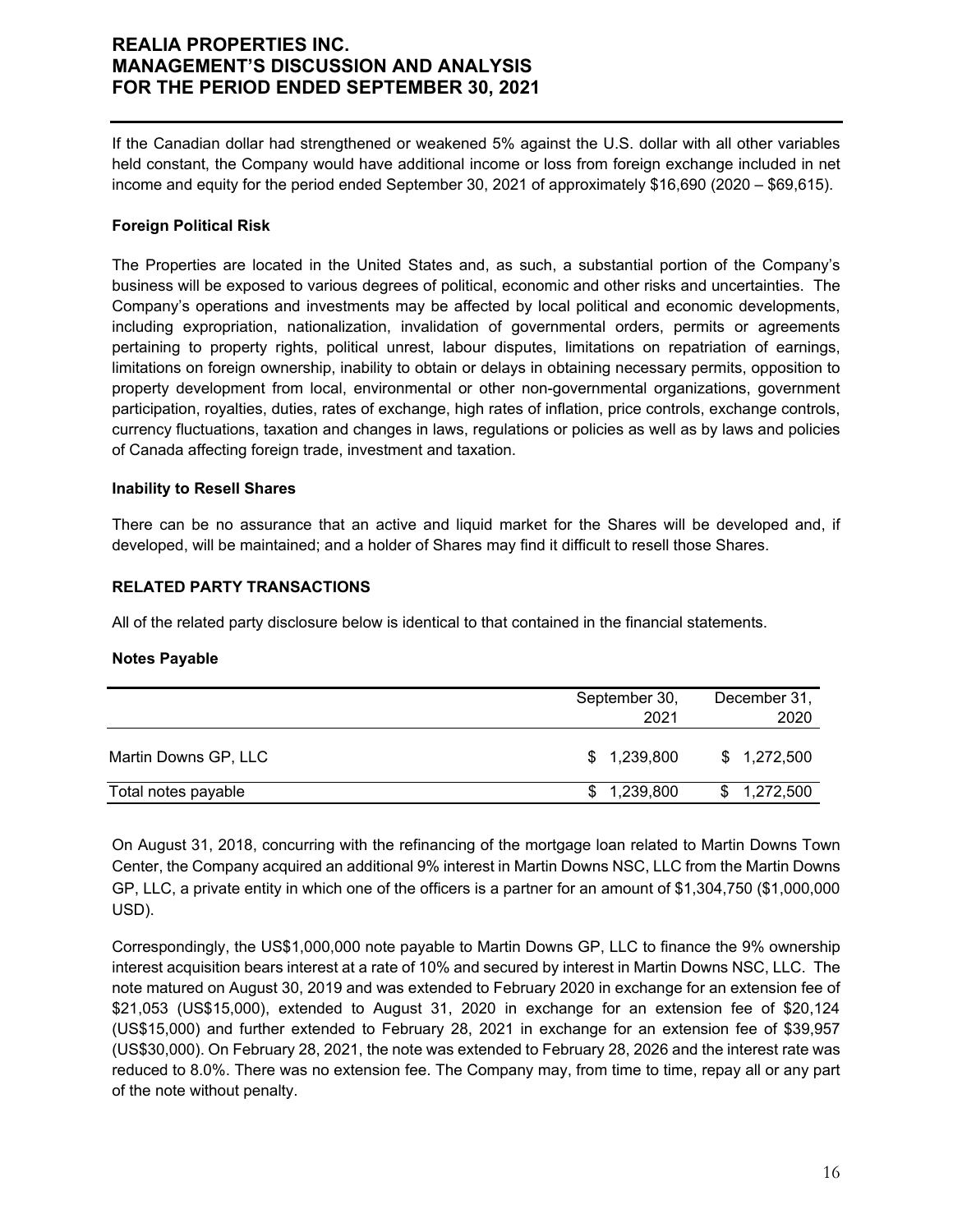#### **Other Related Party Balances and Transactions**

Other related party transactions and balances, not already disclosed in the consolidated financial statements include:

|                                                                                                                                                                         | September 30,<br>2021                      | December 31,<br>2020                 |
|-------------------------------------------------------------------------------------------------------------------------------------------------------------------------|--------------------------------------------|--------------------------------------|
| Due to Hoche Private Equity Investors SARL (b) (c) (e)<br>Due to Inovalis S.A. $(f)(g)(h)$<br>Due to Inovalis USA LLC (d)<br>Due to RLP Hospitality East Winds Inc. (i) | 562.820<br>2,015,386<br>132,084<br>953.175 | 564.463<br>S<br>1,988,968<br>132.553 |
|                                                                                                                                                                         | 3,663,466                                  | 2,685,984                            |

Included in accounts payable and accrued liabilities is \$73,679 of accrued interest charges (December 31, 2020 - \$12,540) owing to private companies related through common directors.

(a) Key management personnel compensation

|                                                                    |   | Nine months ended September 30,<br>2020<br>2021 |   |                  |  |  |
|--------------------------------------------------------------------|---|-------------------------------------------------|---|------------------|--|--|
| CFO:<br>Consulting fees<br>Corporate Secretary:<br>Consulting fees | S | 56.324<br>29,997                                | S | 60,798<br>33,762 |  |  |
|                                                                    |   | 86,321                                          | S | 94,560           |  |  |

Key management personnel include the members of the Board of Directors and executive officers of the Company.

(b) Loan facility:

On April 4, 2018, the Company obtained a loan facility for up to \$100,000. Under the terms of the loan facility, the Company may draw from time to time from April 4, 2018 to December 31, 2018, for the purpose of funding working capital requirements. Interest on any outstanding drawdowns will accrue at a fixed rate of 10% per annum, and is payable monthly. Outstanding indebtedness is payable on demand, subject to the terms and conditions of the loan facility, but will be subordinated by the Company's senior indebtedness to secured lenders. The loan facility is provided by a private company of which the Chief Executive Officer and Chairman of the Board of the Company is a principal. In consideration of providing the loan facility, the loan facility provider will receive \$3,000. The Company is currently pursuing negotiation for the extension of the maturity of the loan facility.

The Company drew \$100,000 in 2018 under this loan facility. The loan remains outstanding at September 30, 2021.

(c) Down payment:

On July 6, 2018, a private company of which the Chief Executive Officer and Chairman of the Board of the Company provided a \$52,336 (\$40,000USD) down payment for the refinance of the Martin Downs mortgage. The down payment is repayable upon demand.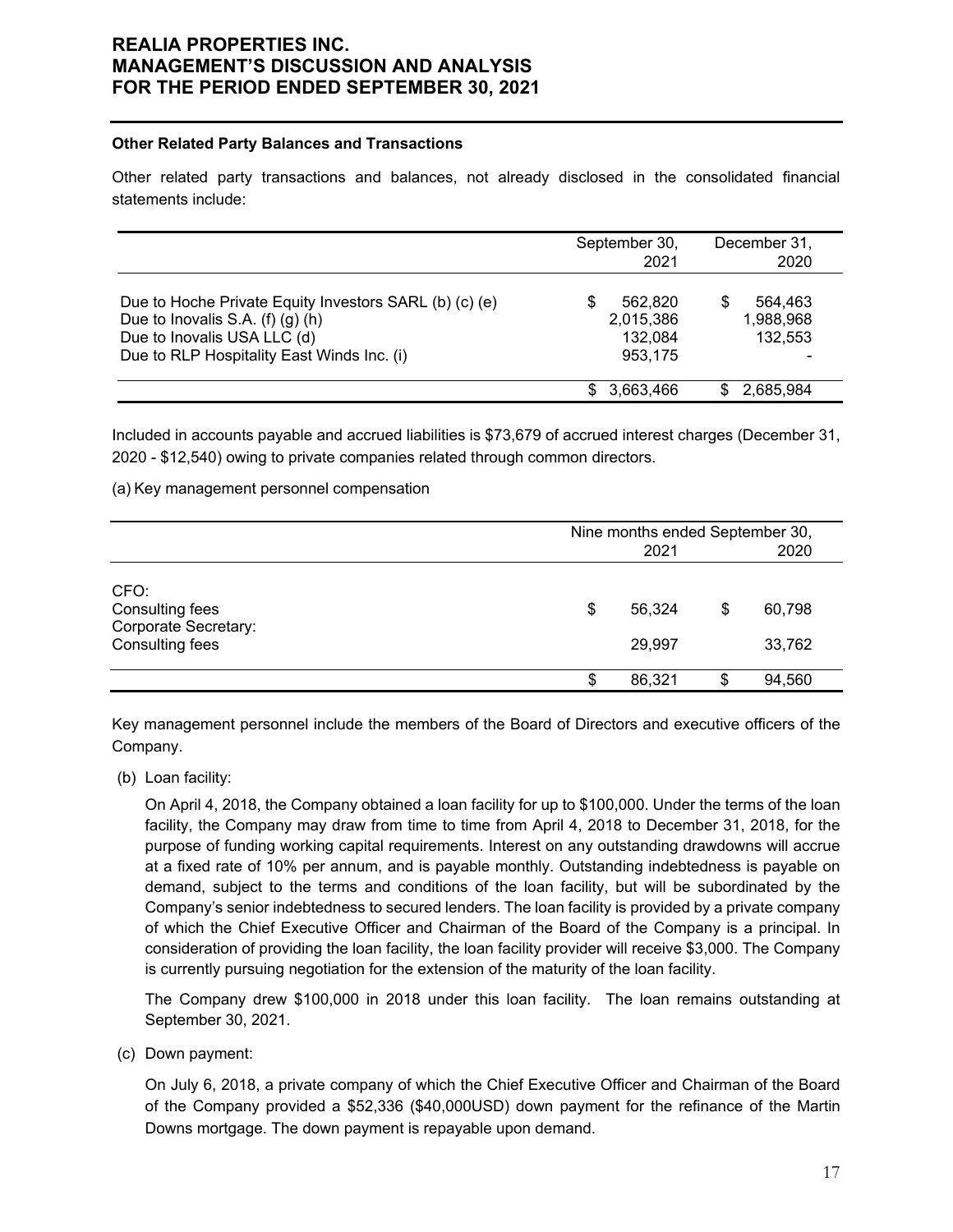(d) Asset Management and Disposition Fees – Martin Downs:

On July 22, 2013, Martin Downs NSC, LLC entered into a management agreement with Inovalis USA LLC, pursuant to which Inovalis USA LLC provided management services to Martin Downs NSC, LLC, with respect to investment properties it holds. As payment for its service, Inovalis USA LLC was entitled, until October 31, 2018, to 1% of gross revenues collected, as asset management fees. Inovalis USA LLC was also entitled to a 1% disposition fee associated with the sale of its ownership interest in Martin Downs to the Company. On September 30, 2019, the Company formally terminated the management agreement with Inovalis USA LLC and the associated fees became due (management fee - \$84,700 (US\$63,975) and disposition fee – \$53,213 (US\$40,192). The amounts are still outstanding at September 30, 2021.

(e) Interest Reserve:

On April 29, 2020, a private company of which the Chairman of the Board of the Company is a principal provided a US\$325,000 (CAD \$439,429) payment for an up-front 6-month interest reserve associated with the extension of the Martin Downs mortgage. The note payable bears interest at a fixed rate of 7.5% per annum and ending until all indebtedness owing is repaid. The note is repayable upon demand. The Company may, from time to time, repay all or any part of the note payable without penalty.

(f) Working Capital:

On September 27, 2020, Inovalis S.A., a private company of which one of the Director's is a principal, provided a \$400,000 loan to fund ongoing working capital requirements of the Company. The note payable bears interest at a fixed rate of 7.5% per annum and matures on September 27, 2021. The Company may, from time to time, repay all or any part of the note payable without penalty.

(g) Working Capital:

On December 31, 2020, Inovalis S.A. provided a \$1,589,000 loan to fund ongoing working capital requirements of the Company. The note payable bears interest at a fixed rate of 7.5% per annum and matures on December 31, 2021. The Company may, from time to time, repay all or any part of the note payable without penalty.

(h) Working Capital:

On March 8, 2021, Inovalis S.A. provided a \$26,417 loan to fund ongoing working capital requirements of the Company. The note payable bears interest at a fixed rate of 7.5% per annum and matures on December 31, 2021. The Company may, from time to time, repay all or any part of the note payable without penalty.

(i) Nominee:

On May 7, 2021. Realia Hospitality Inc., a wholly owned subsidiary of Realia Properties Inc., entered into a Nominee Ownership and Agency Agreement with Inovalis S.A. and Mirabeau Overseas Inc. to act on their behalf in the acquisition of a Canadian partnership owning a hotel resort in St. Lucia. As part of the Nominee Agreement, Realia Hospitality Inc. will also be providing asset management services in consideration for a quarterly fee.

Management of the Company does not receive any other fee than that described above. The Company's Chairman and CFO are entitled to receive incentive stock options under the Company's incentive stock option plan. The other directors of the Company also do not receive any cash fee and are entitled only to participate in the Company's incentive stock option plan. As such, the management and the directors of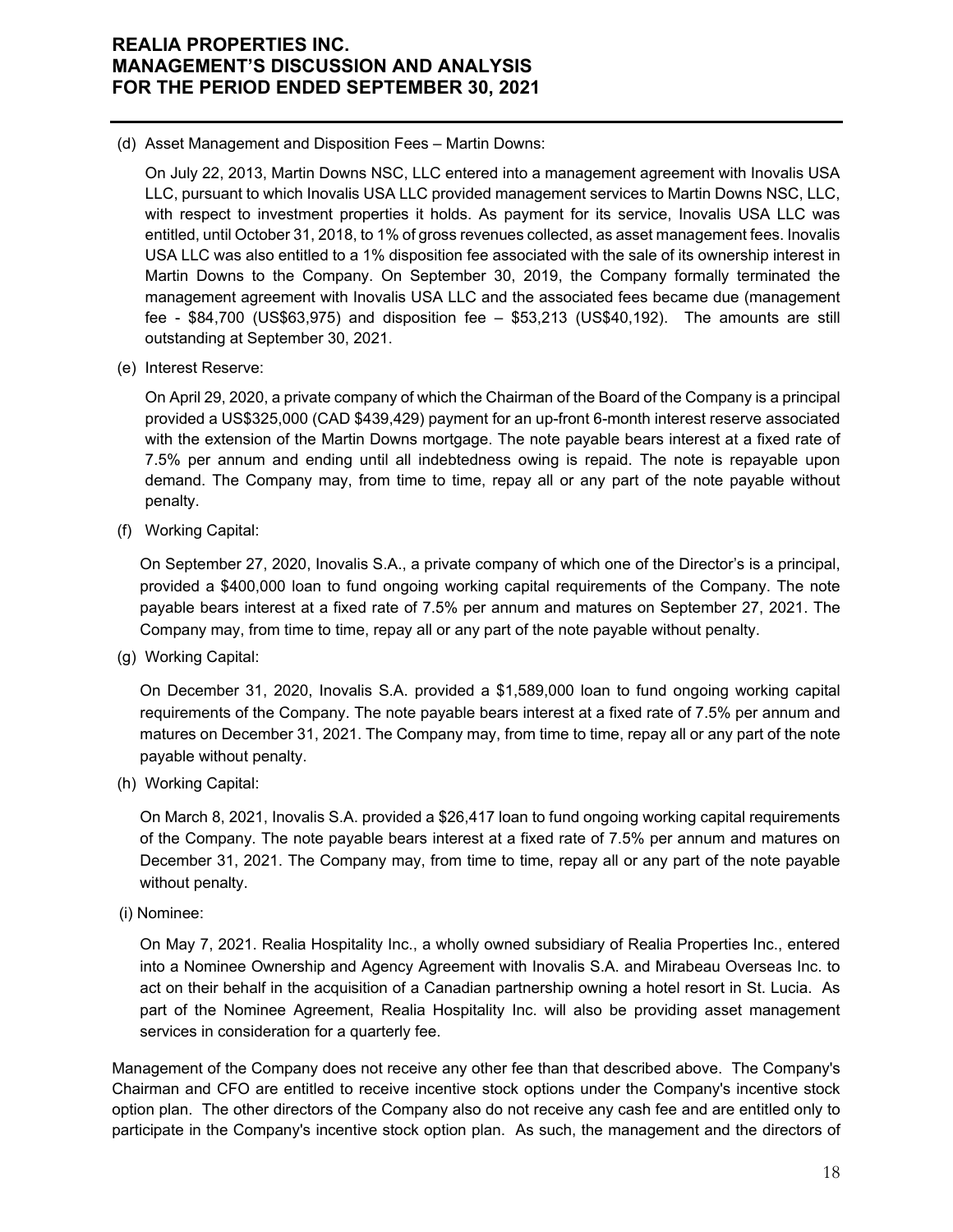the Company will generally benefit only as shareholders and incentive stock option holders of the Company, benefitting only as other shareholders will benefit.

#### **CONVERTIBLE DEBENTURES**

|                                              | September 30,    | December 31     |
|----------------------------------------------|------------------|-----------------|
|                                              | 2021             | 2020            |
|                                              |                  |                 |
| Liability, beginning of period               | 4,542,000<br>\$. | \$<br>4,428,983 |
| Repayment                                    | (1,589,700)      |                 |
| Accretion                                    | 717              | 113,017         |
| Impact of convertible debenture modification | (5,008)          |                 |
| Liability, end of period                     | 2,948,009        | 4,542,000       |
| Transaction costs, beginning of period       |                  | (53,533)        |
| Amortization of transaction costs            | 11,991           | 53,533          |
| Debt modification transaction costs          | (75, 944)        |                 |
| Transaction costs, end of period             | (63,953)         |                 |
| Convertible debentures                       | 2,884,056<br>S   | \$<br>4,542,000 |

The Company entered into a trust indenture on July 31, 2013 with BNY Trust Company of Canada under which the Company could issue convertible debentures to a maximum principal amount of \$11,500,000.

The convertible debentures are redeemable, unsecured, subordinated to senior indebtedness and were set to mature on September 30, 2018.

On September 28, 2018, the Debenture holders approved an Extraordinary Resolution authorizing (i) the maturity extension of the Debentures from September 30, 2018 to September 30, 2020; (ii) a reduction in the conversion price at which the Debenture may be converted into common shares of the Corporation from \$0.08125 to \$0.06 per common share; and (iii) an increase of the interest rate payable on the Debentures from 8.5% per annum to 9.5% per annum, which took effect as of October 1, 2018.

In June 2020, the Company began negotiations with the Debentureholders on a modification and extension. On September 30, 2020, the convertible debentures matured and negotiations with the Debentureholders remained ongoing.

On February 19, 2021, the Company entered into a second amendment to the Convertible Debentures. The debenture was amended as follows:

- **Extended through September 30, 2025;**
- Repayment of \$1,589,700 of outstanding principal balance;
- Decreasing the interest rate payable on the Debentures from 9.5% per annum to 4.75% per annum, retroactive to October 1, 2020;
- Allowing the Corporation to repay 50% of the principal amount outstanding at maturity in cash, and the remaining 50% of the principal amount outstanding at maturity by way of common shares at a price of \$0.10 per share.

For the period ended September 30, 2021, the Company incurred \$51,239 (2020 - \$323,618) of interest on the convertible debentures, which is included in finance costs (note 13).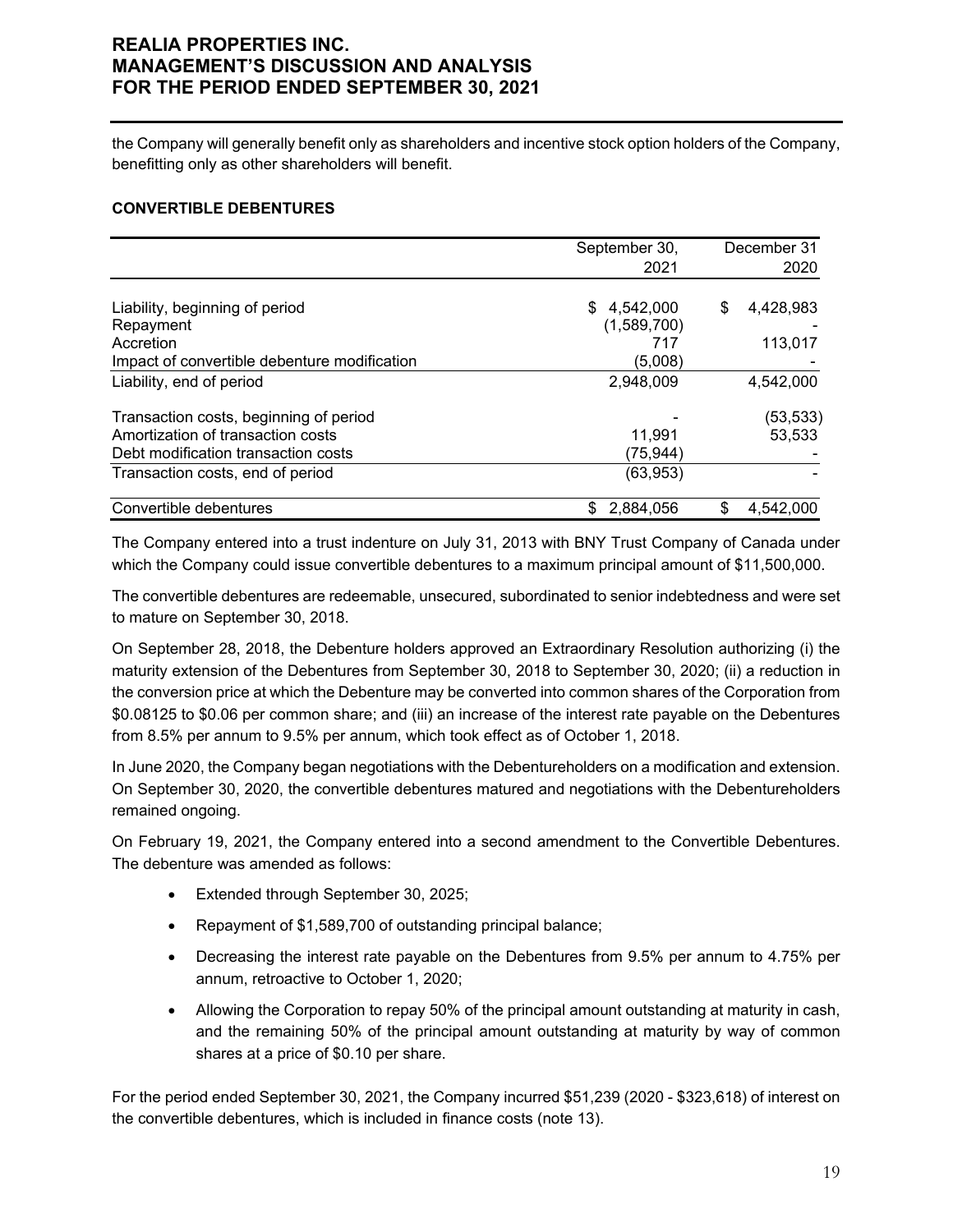As a condition of the convertible debentures, the Company is required to maintain a debt service coverage ratio. At the end of September 30, 2021 and as of year-end 2020, the Company was in compliance with the covenant.

### **OUTSTANDING SHARE DATA**

As at September 30, 2021 and the date of this MD&A, the following is a description of the outstanding equity securities and convertible securities previously issued by the Company:

|                                                                | As at September 30,   | As at the date of this |
|----------------------------------------------------------------|-----------------------|------------------------|
|                                                                | 2021                  | MD&A                   |
| Voting or equity securities authorized                         | Unlimited             | Unlimited              |
| Securities convertible or exercisable into voting or equity    | Share options to      | Share options to       |
| securities - share options                                     | acquire up to         | acquire up to          |
|                                                                | 5,104,422 outstanding | 5,104,422 outstanding  |
|                                                                | common shares         | common shares          |
| Voting or equity securities issued and outstanding             | 255,221,137           | 255,221,137            |
|                                                                | common shares         | common shares          |
| Securities convertible or exercisable into voting or<br>equity |                       |                        |
| securities – directors and officers share options              | 360,000               | 360,000                |
| Total voting or equity securities issuable on conversion or    |                       |                        |
| exchange of outstanding securities                             | 360.000               | 360.000                |

### **ADDITIONAL DISCLOSURES FOR VENTURE ISSUERS WITH SIGNIFICANT EQUITY INVESTEES**

#### **CONTINGENCIES**

None reported.

### **COVID-19**

Subsequent to year-end, an outbreak of a new strain of coronavirus (COVID-19) resulted in a major global health crisis which continues to have impacts on the global economy and the financial markets at the date of completion of the financial statements. These events have caused significant changes to the in place cash flows in the beginning of the year. As the Company owns retail strip centers, several of the tenants had been deemed non-essential and had been required to close. Tenants reopened in June 2020.

As of November 29, 2021, 116<sup>th</sup> Street Centre, located in Carmel, IN, reported that there are currently no COVID restrictions in place that impact the tenants. The mortgage payable remained current during COVID.

As of November 29, 2021, Metro Gateway, located in Phoenix, Arizona, reported that there are currently no restrictions in place that impact the tenants. Due to previous COVID related tenant closures, the Company entered into negotiations with the mortgage loan's special servicer regarding a mortgage payment plan. However, prior to an agreement being reached, the tenants were permitted to reopen and the loan was brough current.

As of November 29, 2021, Martin Downs Town Center, located in Palm City, FL, reported that there are no COVID restrictions in place that impact the tenants. The notes payable and mortgage payable remained current during COVID.